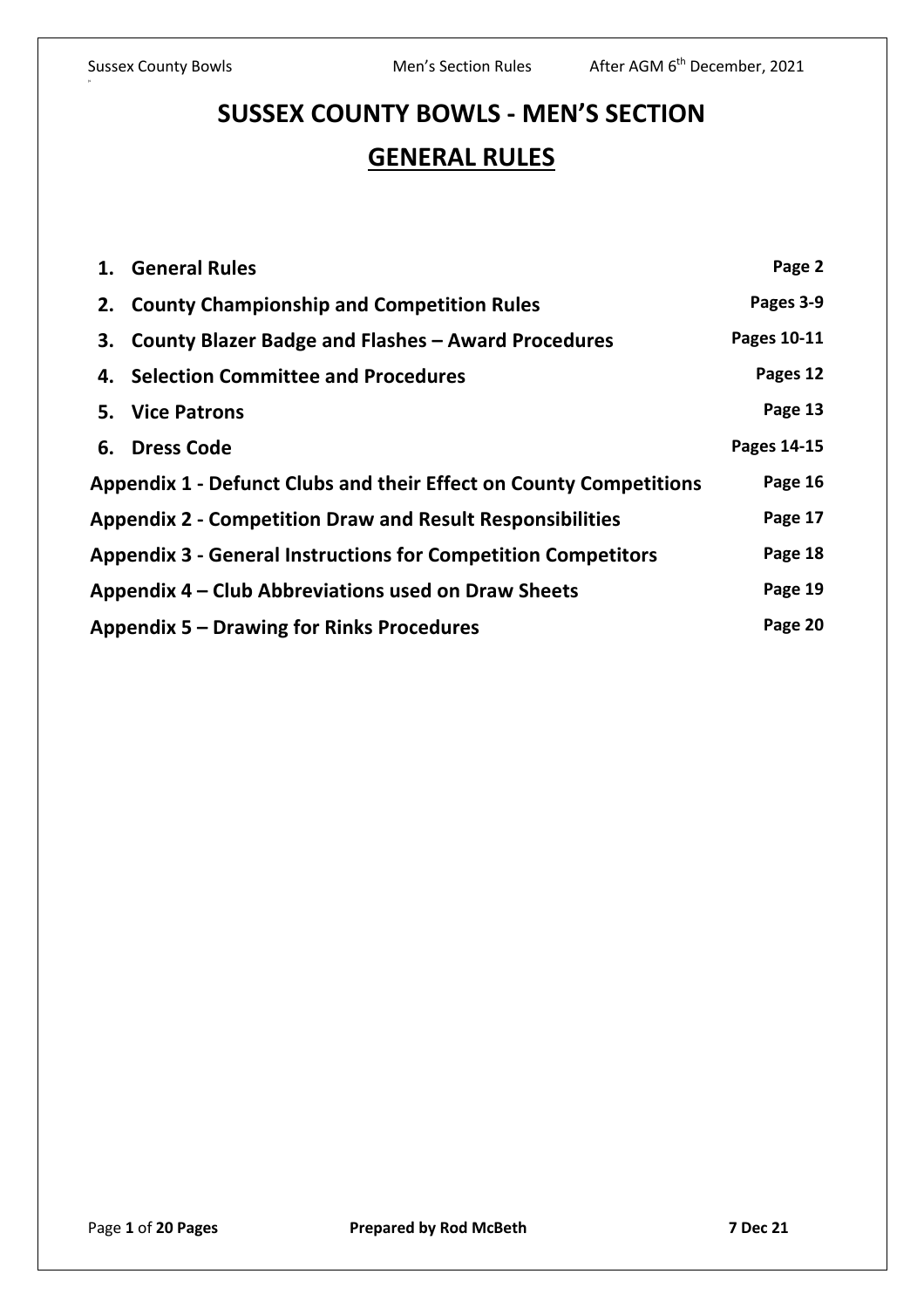# **1. GENERAL RULES. (New Section added SGM 16 Apr 19)**

#### **a) Smoking.**

- (i) In accordance with BE Regulations Appendix G Smoking on the green is prohibited during all matches played under the jurisdiction of Bowls England. For the purpose of clarification the 'green' in this instance is deemed to include a minimum of 1 metre of the bank surrounding the playing area. This prohibition includes all electronic cigarettes.
- (ii) Players may only smoke/vape, in areas specifically designated by the club on whose green the match is being played.
- (iii) Failure to adhere to the above, will:
	- (a) in respect of all County Matches, result in an initial warning being issued. Should the player continue to not adhere, or to commit a second offence they will not be selected to play for the County for a period of one year.
	- (b) in respect of County or Bowls England Competition, result in an initial warning being issued. Should the player continue to not adhere, or to commit a second offence they may, after consideration by the Emergency Committee, be subject to disqualification.

#### **b) Mobile Phones.**

- (i) **In accordance with BE Regulations Appendix C - the use of mobile phones on the green is prohibited during all games.**
- (ii) Mobile phones shall also not be used, in any surrounding areas of the green, by any player **- whilst that player is taking part in any game that is under the control of Sussex County Bowls** - but see (iii) below.

**NB: For clarification - this means a player is not permitted to use a mobile phone AT ALL - whilst participating in a match - unless - a) in an emergency or - b) special dispensation has been given.**

- (iii) One player from a team may use a mobile phone off and away from the green to ascertain the score from the other venue in a 'side game', (i.e. Abergavenny Double Fours) if there are no supporters who can take this action. **In such instances, any information obtained must be made available to both teams.**
- (iv) Failure to adhere to the above other than in exceptional circumstances, will:
	- (a) in respect of any fixture played under the control of Sussex County Bowls, result in an initial warning being issued. Should the player continue to not adhere, or to commit a second offence they will not be selected to play for the County for a period of one year.
	- (b) in respect of County Competition, result in an initial warning being issued. Should the player continue to not adhere, or to commit a second offence they may after consideration by the Emergency Committee, be subject to disqualification.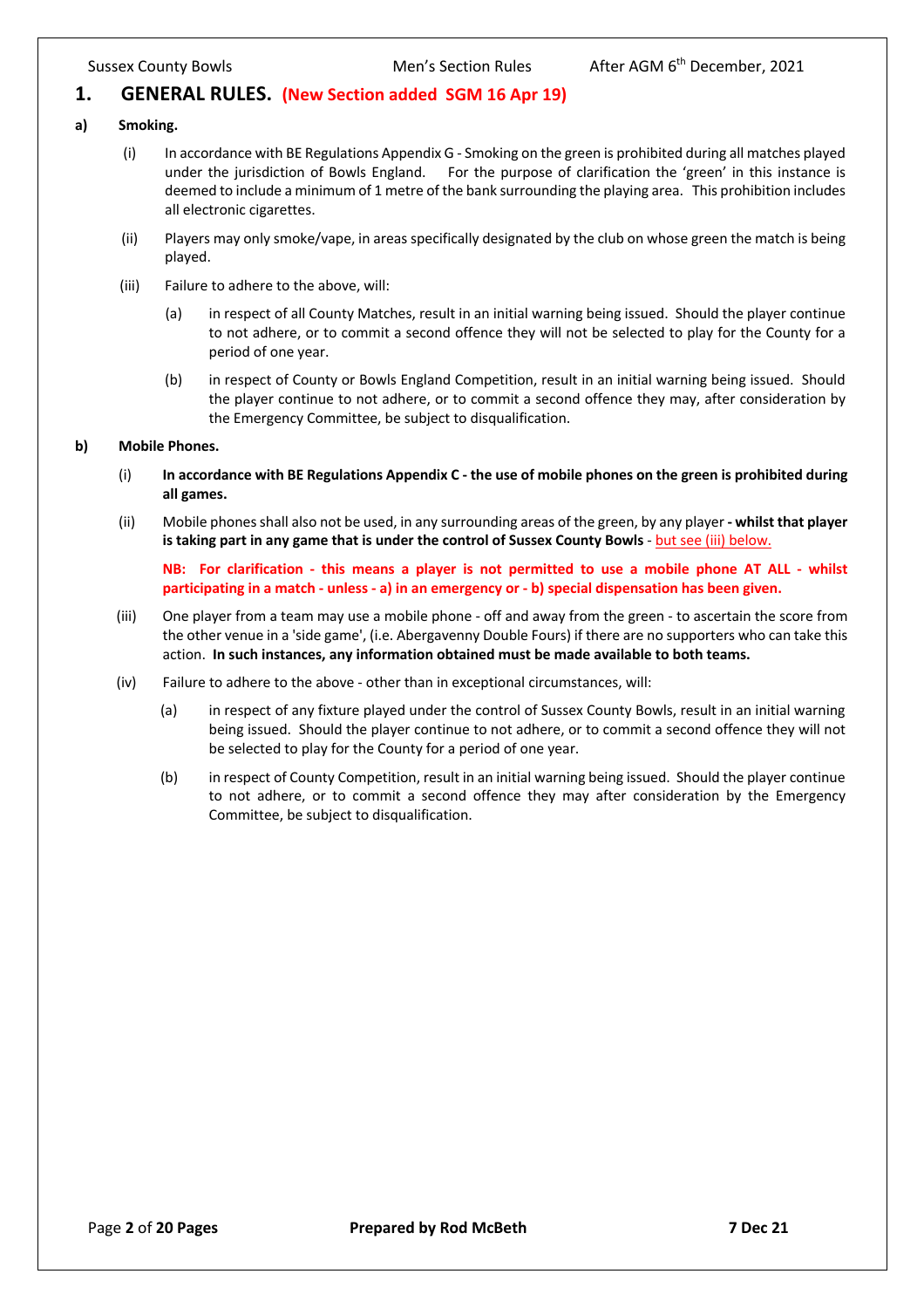# **2. COUNTY COMPETITIONS**

#### **a. Eligibility, Conduct & Obligations**

- (i) The Competitions shall be confined to any clubs who are member clubs of the Association in accordance with Sussex County Bowls - Men's Section - Constitution Section 3 – MEMBERSHIP.
- (ii) Every competitor must be a bona-fide member of the club he represents, MUST be on the list of members as submitted by that club - and shall not allow his name to be submitted for more than one club in any one year in the Competitions. (Amended AGM 7 Dec 21)
	- a) Every club must submit to the County Secretary prior to 30th April in each year, a full list of male members and updates to that list shall be notified as additional members join.
	- b) Any player who participates in any Competition who has not been so notified to the County Secretary will be deemed an ineligible player and relevant penalties applied.
- (iii) a) Every player entering County Competitions shall do so by completing forms on the County Website for each competition entered and shall pay the appropriate fee via the Website. For Team games only one individual name shall be submitted at the time of entry, but all players names MUST be submitted with each result. If a player makes an entry based on more than one club, only the entries for the earliest club will be allowed into the draw, any other later entry will be deleted. (Added AGM 7 Dec 21)
	- b) If a player wishes to withdraw an entry, or amend an entry (for instance to show a different club), PRIOR TO the closing date for entries to the Competition entry date, he MUST inform the Competition Secretary and the County Secretary of that intent at least 48 hours before the designated closing date. (Added AGM 7 Dec 21)
- (iv) A player can represent only one club in County Competitions in any one year, except that the Male Club Champion of the immediate past season may enter the Champion of Champions competition from the Club to which he belonged when he won the Championship.
- (v) In all Team events, other than the Under 25 Pairs, all players MUST come from the same Club and must represent the same Club from which all other National Championship events have been entered. **Any team which includes an ineligible player will be disqualified, and their opponents will progress to the next round.** In the case that the irregularity is discovered after more than one round has been played, the latest defeated opponent shall be the one to go forward. (Added AGM 7 Dec 21)
- (vi) Players entering the local heats of County and National Competitions must only do so, with the express intention of attending the County, Home Counties and the National Finals if they qualify. Players who qualify and do not attend the Finals may be subject to disciplinary action.
- (vii) (a) If for a legitimate reason a player is unable to attend for a match being played at any stage of the Competition, from local heats right through to and including at the National Championships – then he must ensure that the Competition Secretary or County Secretary – is notified at the earliest possible opportunity of the reasons why he is unable to attend. **His opponent must also be notified in sufficient time to avoid the opponent from travelling unnecessarily.**
	- (b) It is the responsibility of the player to ensure that one of the above officers and his opponent have received this information and the fact that an email has been sent or a message left on an answerphone is not deemed sufficient. The player must obtain confirmation that the information has been received.
	- (c) If a player does not attend and has failed to ensure that the reasons for his non-attendance has been received by one of the above two officers, or if his reason for non-attendance is not considered acceptable, in such circumstances he may be barred from entering in future years that County and National Competition or in extreme cases all County and National Competitions under the auspices of Sussex County Bowls for a period of up to three years commencing on the date of notification. In a "play by date" competition, failure to contact an opponent, or failure to respond to a contact, resulting in the tie not being played by the given date, shall be considered as non-attendance within this and succeeding clauses. If the fault of the player in not attending, is that of his Club, then the player shall not be penalised.
	- (d) Prior to any decision being made, the player or Club shall be asked for an explanation by the person responsible for managing that competition. Any explanations provided, will then be considered with the basic facts of the situation by the Competition Secretary or in his absence the Secretary and a decision will be given in writing. Any appeal arising, concerning a ban for future years, should be made within fourteen days of the decision being notified to the player and Club involved, and will be dealt

#### Page **3** of **20 Pages Prepared by Rod McBeth 7 Dec 21**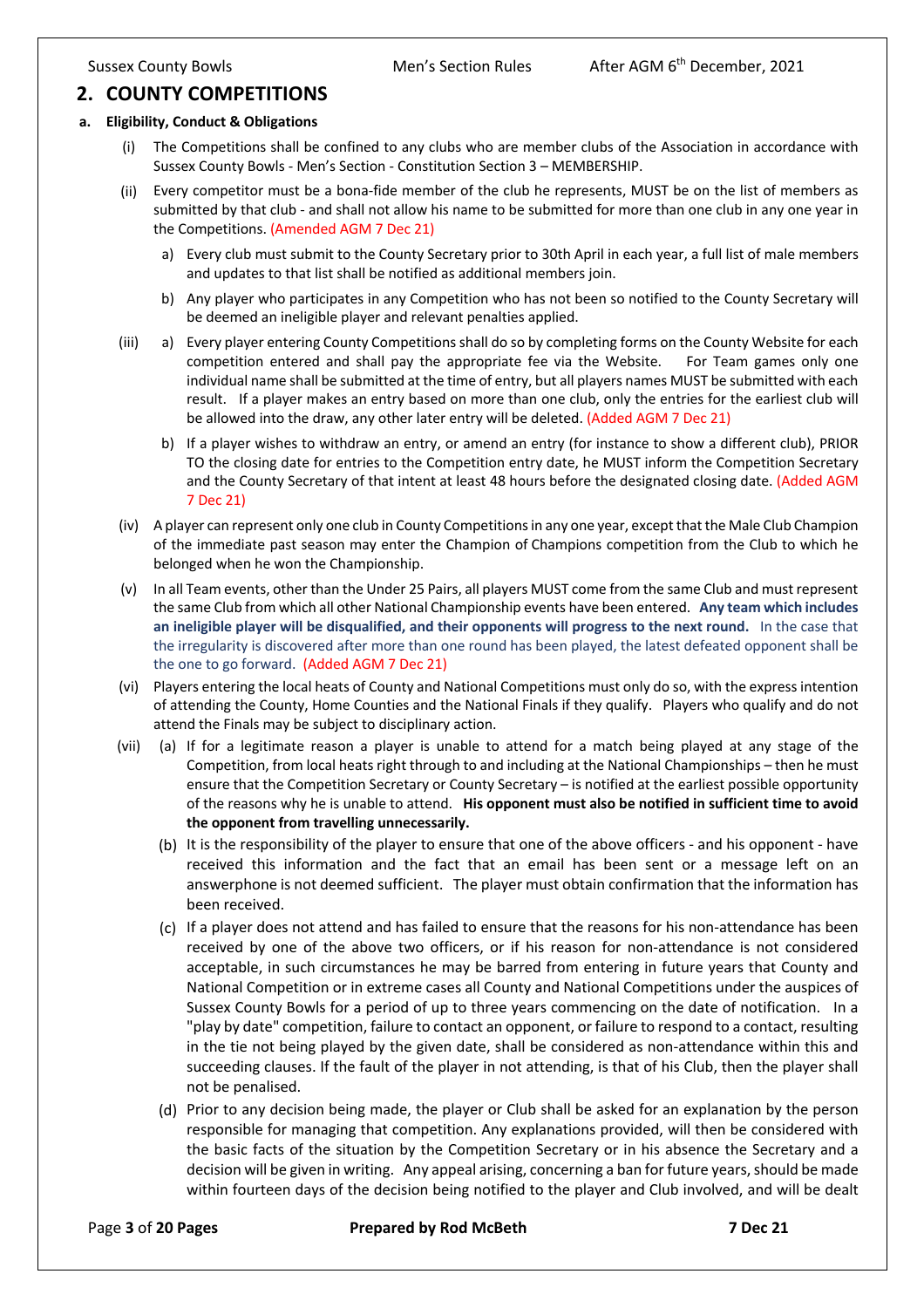with through the Secretary, as an emergency matter as defined in the Men's Section Constitution Section 5 (e).

- (vi) DRESS. See Section 6A below for the Dress Code for all stages of County Competitions.
- **b. Provisions**
	- (i) All Competitions shall be played under the Laws of the International Bowling Board and the Rules and Regulations of Bowls England, except where otherwise provided by these rules and shall be under the management of the Executive Committee of the Sussex County Bowls (Men's Section).
	- (ii) The green shall be in accordance with the current Laws of the Game, as adopted by the World Bowls Board, and in accordance with the Bye-Laws currently laid down by Bowls England.
	- (iii) Two trial ends will be allowed in all Competitions.
	- (iv) On the day of a Competition or tie no player shall play on the rink before such Competition starts, except in the trial ends.
	- (v) Bowls used to be in accordance with the "Laws of the Game".
	- (vi) Entries must be made on the County website by the date notified as per a. (iii) a) above.
	- (vii) The start time for all Competitions shall be 6 pm, other than for the Under 25 Pairs which shall have a start time of 7pm), unless mutually agreed otherwise by both players/teams, or as notified by the organiser for any 'Single day Competitions'. The standard 30 minutes 'grace time' shall be allowed.
	- (viii) When any match reaches a stage where it is no longer possible for one of the players to win, the match shall be terminated.
	- (ix) For all competitions that are initially under the control of this County, The 'Challenger' is CLEARLY defined on any draw sheet for County/National Competitions. IT IS NO LONGER THE TOPMOST NAMED PERSON/TEAM but randomly allocated by the computer. THIS AVOIDS ANY PERSON BEING always 'HOME' OR 'AWAY' THROUGHOUT THE ROUNDS - just because he is at the top or the bottom of the flowchart. (Added AGM 7 Dec 21)
	- (x) **Draw for Rinks**

**It is a requirement of World Bowls and Bowls England that players undertake a draw for rinks. Laws of the Sport of Bowls - para 3. See Appendix 5**

### **c. Questions and Disputes**

- (i) Any question or dispute concerning competitions shall initially be made to either the relevant Divisional or County Competition Secretary, by one of the players concerned. Where related to the result of a match played, the dispute shall be lodged on the day of the disputed result, and confirmed in writing by email to both the Divisional and the County Competition Secretary, either by the player concerned or through one of the two nominated email contacts for his club, by mid-day of the following day. The written dispute shall include a clear statement of the point at issue together with a copy of any documentary evidence that may exist.
- (ii) The County Competition Secretary shall determine all questions and disputes that may arise and which do not come within the scope of the Umpire's duties. On disputes which could involve the reinstatement of a defeated appellant, the Competition Secretary shall inform his decision to the appellant, or to the club email contact, by email without undue delay.
- (iii) Any appeal against the Competition Secretary's decision shall be lodged to the County Secretary (with copy to the Competition Secretary) within 48 hours of the disputed decision being issued. The club or competitor lodging the appeal must provide full reasons and basis of the dispute, together with a deposit in the sum of £10 which will be forfeited should the application be considered groundless, frivolous or vexatious.

### **d. Divisions**

- i) The County shall be divided into four Divisions, 1, 2, 3 and 4.
- ii) A Divisional Competition Secretary, for each division, shall be elected at the AGM.
- iii) The Divisional Competition Secretaries shall be responsible to the Hon. Competition Secretary.

# **e. Championship Format**

### **FIXED DATE - COMPETITIONS**

See Rule I (i). re Substitutions in the Pairs, Triples and Fours Championships.

Page **4** of **20 Pages Prepared by Rod McBeth 7 Dec 21**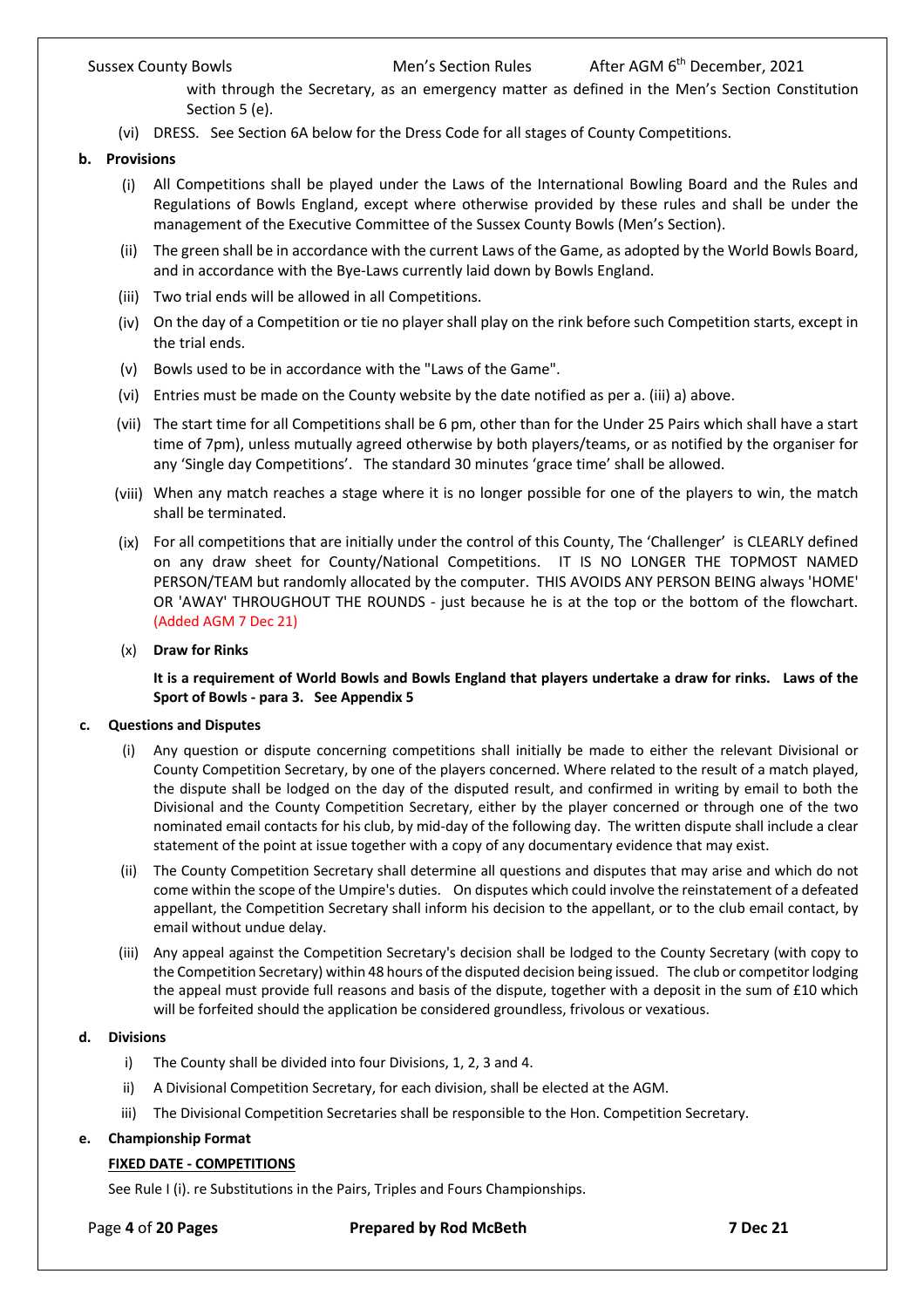#### (i) **SINGLES CHAMPIONSHIP**

Each game shall consist of 21 shots (4 bowls each player). The winner will hold the Towner Cup and receive a commemorative blazer flash. His club will receive a commemorative pennant. The runner-up will hold the Hollis Cup.

#### (ii) **PAIRS CHAMPIONSHIP**

Each game shall consist of 18 ends (4 bowls each player). In the event of a tie an extra end must be played, the shots of this end to count in the final score. The winners will hold the John Carter Cup and each receive a commemorative blazer flash. Their club will receive a commemorative pennant. The runners-up will hold the two Rowland Cups.

#### (iii) **TRIPLES CHAMPIONSHIP**

Each game shall consist of 18 ends (3 bowls each player). In the event of a tie an extra end must be played, the shots of this end to count in the final score. The winners will hold the Madeira Cup and each receive a commemorative blazer flash. Their club will receive a commemorative pennant. The runners-up will hold the Herbert Cup.

#### (iv) **FOURS CHAMPIONSHIP**

Each game shall consist of 18 ends (2 bowls each player). In the event of a tie an extra end must be played, the shots of this end to count in the final score. The winners will hold the George Clark Cup and each receive a commemorative blazer flash. Their club will receive a commemorative pennant. The runners-up will hold the Galloway Cup.

#### (v) **2 WOOD SINGLES CHAMPIONSHIP**

Each game shall consist of 21 ends (2 woods each player). The winner will hold the Wadey and Wilkins Trophy and receive a commemorative blazer flash. His Club will receive a commemorative pennant. The runner up will hold the Runners Up Trophy.

#### (vi) **SINGLES (UNBADGED) COMPETITION**

Entry is open to any member of an affiliated Club who is not entitled to wear any full outdoor County Blazer badge. Each game shall consist of 21 shots (4 bowls each player). The winner will hold the Richfield Cup. The winner will receive a commemorative blazer flash. His club will receive a commemorative pennant. The runner up will hold the Spires Rose Bowl.

#### (vii) **DOUBLE FOURS COMPETITION (The Abergavenny Cup)**

Each club shall be represented by eight players, who may be substituted in different rounds by players of the same club. Except in the Final, one Four shall play at home and one Four on the opponents green. Each game shall consist of 21 ends (2 bowls each player), but an extra end must be played on the green of the Challenger with a toss of a coin to decide who shall take the mat. The shots of this end to count in the event of a tie in the game proper. The winning club will hold the Abergavenny Cup and receive a commemorative pennant. The runners up will hold the Tithe Barn Cup.

As this Competition is a 'side game' as opposed to all others which are 'team games' the ruling concerning shortage of players is different., so see separate rule concerning shortage of players. (Laws of the Sport - Crystal Mark Third Edition, Page 37/38 39.2.2).

Any Club that withdraws from the Competition shall be barred from entering in the following season - unless it is decided that there are exceptional circumstances.

#### **PLAY BY DATE - COMPETITIONS**

In the following Competitions the following arrangements will apply:

- In the preliminary/first round WHERE THIS IS THE FIRST GAME the challenger must contact his opponent at least two weeks before the closing date of the round, offering three dates, one of which must be a Saturday or Sunday.
- (ii) For all subsequent rounds, the 'Challenger, must offer to his opponent within three days after the closing date for the previous round - three dates, one of which must be a Saturday or Sunday.
- (iii) If the 'Challenger' fails to contact the Opponent and take action as described in (i) or (ii) above, then the opponent becomes the 'Challenger' and assumes home advantage. He is required to offer - within a further three days of either of the dates as quoted above - three dates, one of which must be a Saturday or Sunday, and at the same time shall inform the Competition Secretary in charge of that competition that he is invoking this rule, and has accepted the responsibilities of now being the challenger.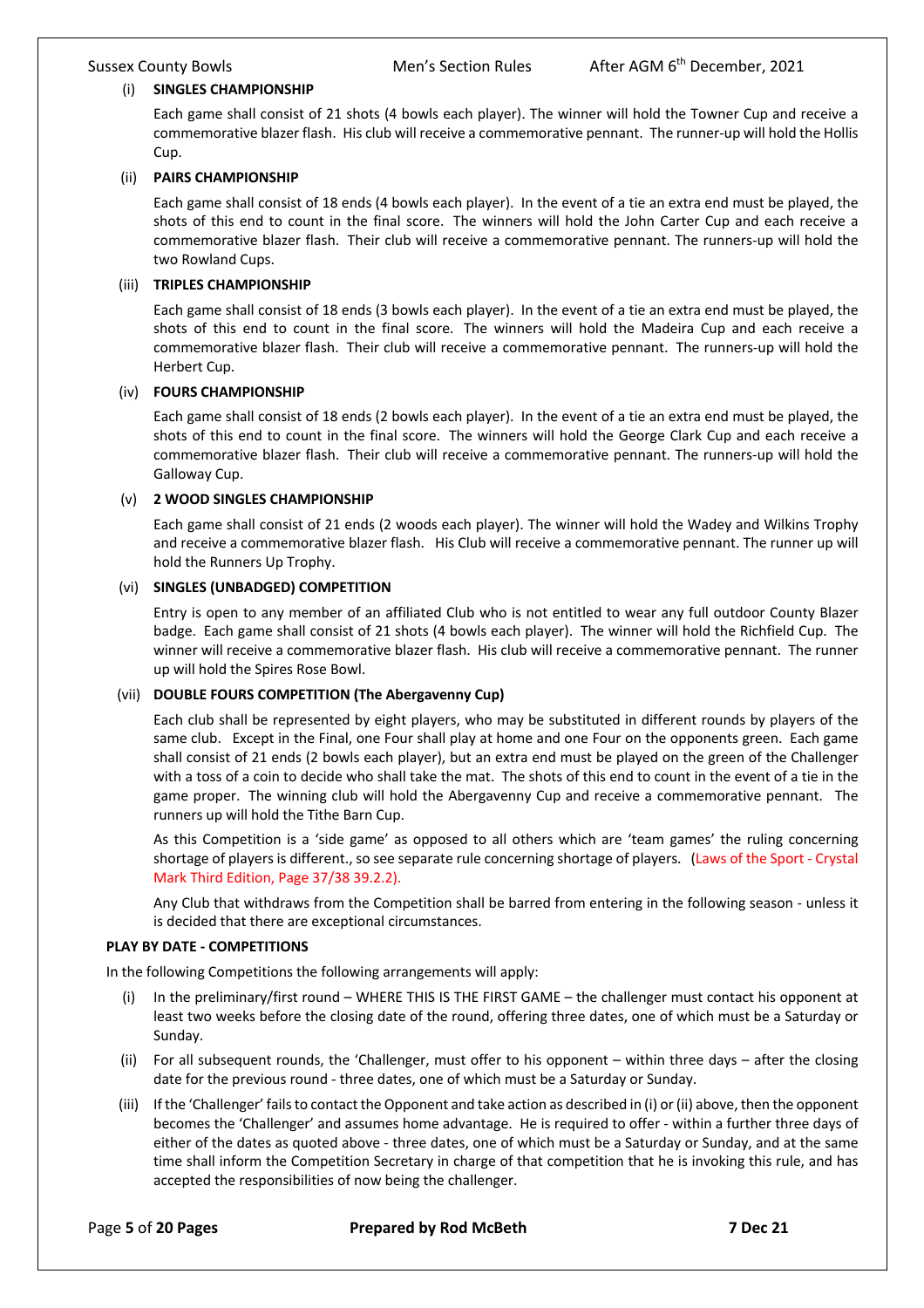- (iv) If the 'Challenger', or an opponent either when he is the opponent or when if he subsequently becomes the 'Challenger', is unable to make contact with the opponent within the specified time limits, he MUST attempt contact through the opponents Club Secretary and notify the Competition Secretary or DCS, of his inability to contact the opponent in order to avoid being penalised as in (v) or (vi) below.
- (v) Failure by an 'opponent' (either original or 'challenger' who subsequently becomes the opponent due to default as in (iii) above), to accept one of the three dates offered, within 48 hours of contact being made, shall result in the current 'Challenger' going through to the next round.
- (vi) If neither player makes contact to offer dates then both players will be disqualified.

### **NB Whilst messages left on answerphone or emails sent are an acceptable means to attempt contact they are not 'proof of contact', so if no reply is received from such methods, then actual verbal contact with the player must be made and if such contact cannot be made the player's Club Secretary must be approached. This will enable 'proof' that an attempt has been made to contact the opponent.**

#### (v) **UNDER 25's SINGLES CHAMPIONSHIP**

Open to all players who have not attained the age of 25 on 1st April in the year in which the Championship is held. The format will be first player to 21 shots using 4 bowls. The winner will hold the Gordon Cummings Cup and receive a commemorative blazer flash. His club will receive a commemorative pennant. The runner-up will hold the Harry Gould Cup.

#### (vi) **UNDER 25's PAIRS CHAMPIONSHIP**

Open to all players who have not attained the age of 25 on 1st April in the year in which the Championship is held. The format will be 18 ENDS using THREE bowls. The winners will hold the **Sussex County Bowls Under 25 Pairs Cup** and receive a commemorative blazer flash. His club will receive a commemorative pennant. The runner-up will hold the **Sussex County Bowls Under 25 Pairs Runners Up Cup.** . (Amended AGM 7 Dec 20)

Bowls England 'recommend' that the start time for the Junior Pairs will be no earlier than 7pm on a weekday (unless mutually agreed otherwise). The two players, may be from different Clubs, but they must both be affiliated to Clubs within the same County and have entered all other National Championship events from the same County.

#### (vii) **CHAMPION OF CHAMPIONS COMPETITION**

Open to the male club champion of the immediate past season. No substitute will be permitted. The winner will receive a commemorative blazer flash. The winner will hold the L.S. Goodger Trophy for one year. His club will receive a commemorative pennant. The runner-up will hold the A & F Trophy. The format of play is first to 21 shots (4 bowls each).

#### (viii) **SENIOR FOURS CHAMPIONSHIP**

Open to all players who have attained the age of 55 on 1st April in the year in which the Championship is held. Each game shall consist of 18 ends (2 bowls each player). In the event of a tie an extra end must be played, the shots of this end to count in the final score. The winners will hold the **Past Presidents Cup** and each receive a commemorative blazer flash. Their club will receive a commemorative pennant. The runners-up will hold the **Past Presidents Salver.**

#### **f. Bowls England National Championships and Home Counties Bowls Association Championships**

Winners of Singles, 2 Wood Singles, Pairs, Triples, Fours, Senior Fours, and Under 25's Singles and Pairs, will represent the County at the Bowls England National Championships and with the Exception of the Senior Fours, Two Wood Singles and Under 25 Pairs in the Home Counties Bowling Association Championships.

Additionally, the losing Finalists in the Singles, 2 Wood Singles, Pairs, Triples and Fours will represent the County at the Bowls England National Championships. The winner of the Under 25's Singles will represent the County in the Bowls England National Junior Singles Regional finals and beyond.

#### **g. The Draw**

The County Competition Secretary shall be responsible for making the Draw by computer and shall fix dates for playing of the ties. The Draw for all Competitions will be published on the County website; winners will be notified of their next opponents through club Honorary Secretaries and/or direct by e-mail.

#### (i) **Preliminary Stage**

(a) Each Division shall be drawn together and play through until the last 2 in each of the four Divisions for all Senior Competitions, unless due to numbers it is necessary to combine two adjacent Divisions. For Junior Competitions the draw shall be countywide unless there are sufficient numbers to justify any divisional split. . (Amended AGM 7 Dec 20)

#### Page **6** of **20 Pages Prepared by Rod McBeth 7 Dec 21**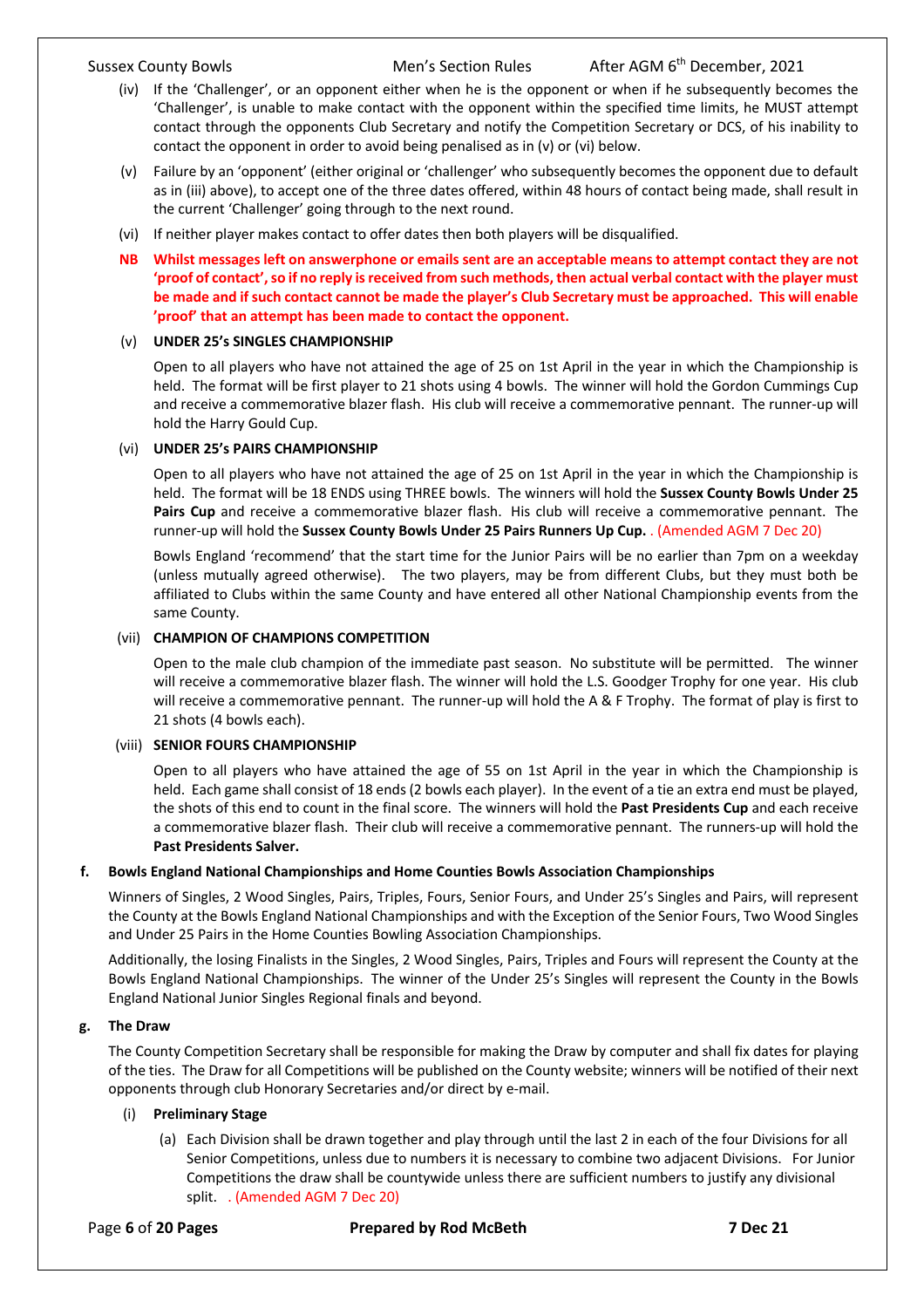- (b) The Challenger shall play on his own or Opponent's green, unless mutually agreed to play on a neutral green.
- (c) No extension beyond the dates fixed will be allowed except as specifically allowed elsewhere in these rules but competitors may mutually agree to play their ties before the date and times fixed and inform the appropriate Divisional Competition Secretary.
- (d) The Challenger must pay green fees, if any, except in the Double Fours Competition where the Rink playing on own green shall pay the fees, if any, of the visiting rink.
- (e) If the Draw provides a club with more home ties on a due date than there are home rinks available, every effort shall be made by the club's committee to bring forward the time and/or date of enough ties to resolve the overcrowding, as provided for in (a) above. If the club's committee decides that this is not practicable, then and only then it shall conduct a draw to allot the home ties. The excess ties shall then be played FIRSTLY (i) on a neutral green or greens or SECONDLY (ii) on the Opponent's green. It shall be the responsibility, in these circumstances, for the home club to make all necessary arrangements and to keep the competitors informed. Home green priority should be offered to players from the same club who are drawn against each other.
- (f) Any Competition where there are only three entries will be played as a 'round robin' with all teams/players playing one another on neutral greens, the Competition Secretary shall set the time and place for matches. Each game in the round robin shall be as defined for that competition. If a game is tied at the end of the fixed number of ends that result will stand: no extra end will be played. Teams will be drawn as A/B/C. The first match will be team A v Team B with the loser playing Team C in the second match. The final game will be team C playing the winner of the first game.

Two points will be awarded for a win and 1 point each for a draw. The winner will be the team/player with the highest number of points and if points are equal then the greatest shot difference shall decide. If teams are still tied the greatest number of ends won will decide. If teams are still equal then a playoff shall be arranged. (Added AGM 7 Dec 20)

### (ii) **Final Stage**

The four Divisions 1, 2, 3 and 4 will be drawn together and with the exception of the Double Fours Competition will play on greens appointed by the County Competition Secretary, in the case of the Double Fours Competition, if it is mutually agreed by the clubs concerned, the Quarter and Semi- Finals may be played on a green appointed by the County Competition Secretary.

### **h. Non Arrival, Delays and Re-arrangement**

### (i) **Non-arrival - Delay**

If a party (individual, team, **or in the case of the Double Fours, all players in each four)** is/are not ready to play within 30 minutes after the time fixed for the tie, the other party may claim a walk-over and the offending party not having reported his non-appearance to either his opponent or his Divisional Competition Secretary prior to the tie, and will be subject to action as defined elsewhere in these Rules. The claim for a walk-over must be made to the Divisional Competition Secretary as soon as possible after the period of grace has expired on the evening the tie was due to take place.

#### (ii) **Unfinished games**

In a side game only the game(s) that are unable to be completed shall be stopped, other games shall continue if the conditions allow.

- (iii) Any game that is unable to be played to it's completion (unfinished game) will recommence from the last completed end, unless either team concedes the match - and will be played as detailed below. If the Green Ranger or Grounds man declares the green fit for play, all games thereon must be played on the date and competitors refusing to play will be scratched.
- (iv) All unfinished or unplayed games (owing to climatic conditions) or outside interference) to be played on the same green two days later than the date originally fixed by the committee, unless mutually agreed upon to play previously. Where games have been interrupted and therefore unfinished, by reason of outside interference, the teams may mutually agree, or the Competition Secretary may decree, that the match shall be played at an alternative venue. If any of the competitors in a postponed match are unable to play within two days because of involvement in other County Competitions the match must be played at 6.00 pm on the next weekday evening on which all competitors are free from County Competition commitments, and if none are available, at 10.00am on the next Saturday. If either team or player declines to play on the next available date the other team or player shall receive a walkover.
- (v) Trial ends are allowed in all postponed games. An extension of time will be allowed to any competitor or competitors engaged in County Competitions who may be selected to represent their country in any event in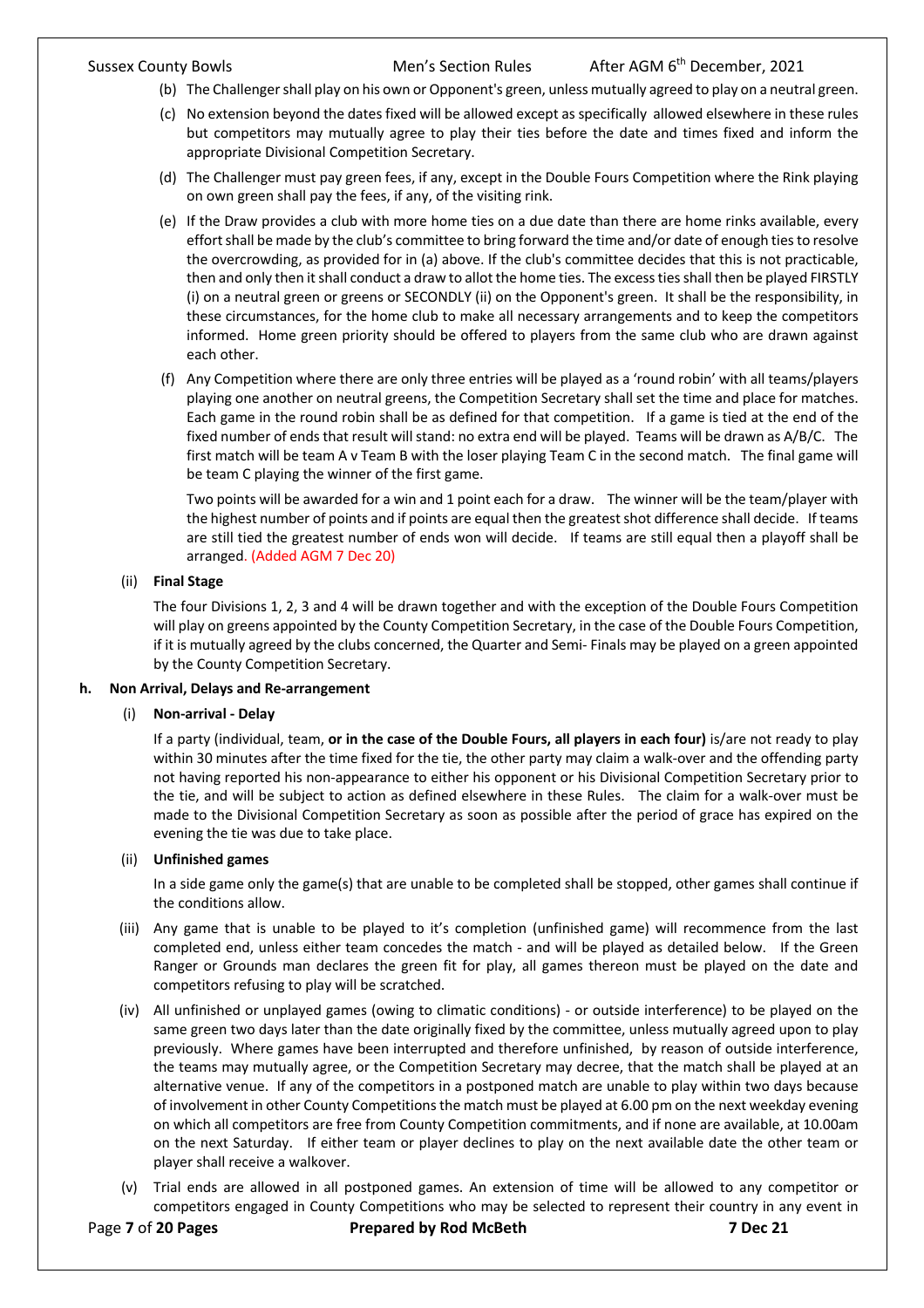Great Britain, which may bring honour to the County and to competitors selected to play in Middleton Cup matches subject to the approval of the Competition Secretary or Divisional Competition Secretaries. This extension does not apply to involvement in the County Double Fours Competition asthat Competition allows for unlimited substitution. The Divisional Competition Secretary shall immediately fix a date (mutually agreed if possible) to play off the postponed tie or ties in the Competition or Competitions.

#### **i. Substitutes**

- (i) In Pairs, Triples and Fours, the players taking part in the first game shall constitute the team and shall normally play together throughout the Championship.
- (ii) One additional, and the same player, may be used as a substitute at any time provided he has not already played in the Championship. He may play in any position.
- (iii) The named entrant of a team cannot be a member or substitute of any other team in the same Championship.
- (iv) The Double Fours Competition allows for unlimited substitute players (who must be registered members of the Club) to be used, including in a game that was unable to be completed on the original date and is required to be completed on another date.
- (v) If a substitute is required during a game then the rules in the Laws of the Sport of Bowls apply but only substitutes who are qualified as above may be used.

#### **j. Finals Day**

- (i) Finals of all SCB (Men's Section) Championships and Competitions will be played on a Finals Day(s) in the last two weeks of July, (including any third/fourth place playoff required regarding qualification for the National Finals) , the venue to be at the discretion of the President (Men's Section).
- (ii) If for religious reasons a finalist objects to playing on a particular day, other arrangements can be made.

#### **k. Notification of Results**

- (i) Results of each round MUST be entered onto the website by the winning team/player as soon as possible THE SAME EVENING after completion of the game and in all cases by midnight on the date designated as the final day for that round to be played. (or in the case of a technical web failure - to the Divisional Competition Secretary (DCS) - for all competitions other than the Under 25's Competitions where they are to be notified direct to the County Competition Secretary.) Next round opponents will be notified automatically by the web system. (Amended AGM 6 Dec 21)
- (ii) For all team games, the names of all participating players (winners and losers) MUST be entered onto the website and THE SIGNED RESULT CARD FOR THE MATCH must be retained, UNTIL AFTER FINALS DAY, for future reference in case of a query. (Added AGM 6 Dec 21)
- (iii) On the closing date for each round of the competition the Competition Secretary (or his designated deputy) will close the results and for any match with no result both players / teams will be automatically disqualified. If any player / team believes there is a valid reason why no result has been given an appeal must be made within 24 hours of the defined closing time, the matter will then be considered in accordance with (iv) below and "Questions and Disputes" in "C" above. (Added AGM 6 Dec 21)
- (iv) Failure by a player/team to notify the result within the timescale as required in sub para (i) above will on the first occasion result in the player/team being reminded of their responsibility and a second failure is liable to result in disqualification.
- (v) Failure by a player/team to ensure that the names of ALL players who took part in a match are entered on to the website, to enable a check of eligibility to be carried out - prior to the next round – is liable to result in disqualification. (Amended AGM 6 Dec 21)
- (vI) Content of Scorecards: Scorecards **MUST BE** completed by players at the same end of the rink and must be checked and agreed against one another and the scoreboard - at regular intervals. On completion of the match they MUST BE signed by both players/teams after the total shots and result have been agreed. It is the responsibility of the players to ensure that the correct number of ends was played and the score recorded is correct - and the score and number of ends - as recorded on the cards will be final result and will determine the winning player/team - unless in exceptional circumstances the Emergency Committee decide otherwise.
- (vii) Where cards have been retained by the winning team/player and a request is received from the Competition Secretary that those cards be forwarded to him - then arrangements MUST be made for those cards to be in the possession of the Competition Secretary within 48 hours of the request. Any team/player that fails to comply with such a request is liable to be disqualified. (Amended AGM 6 Dec 21)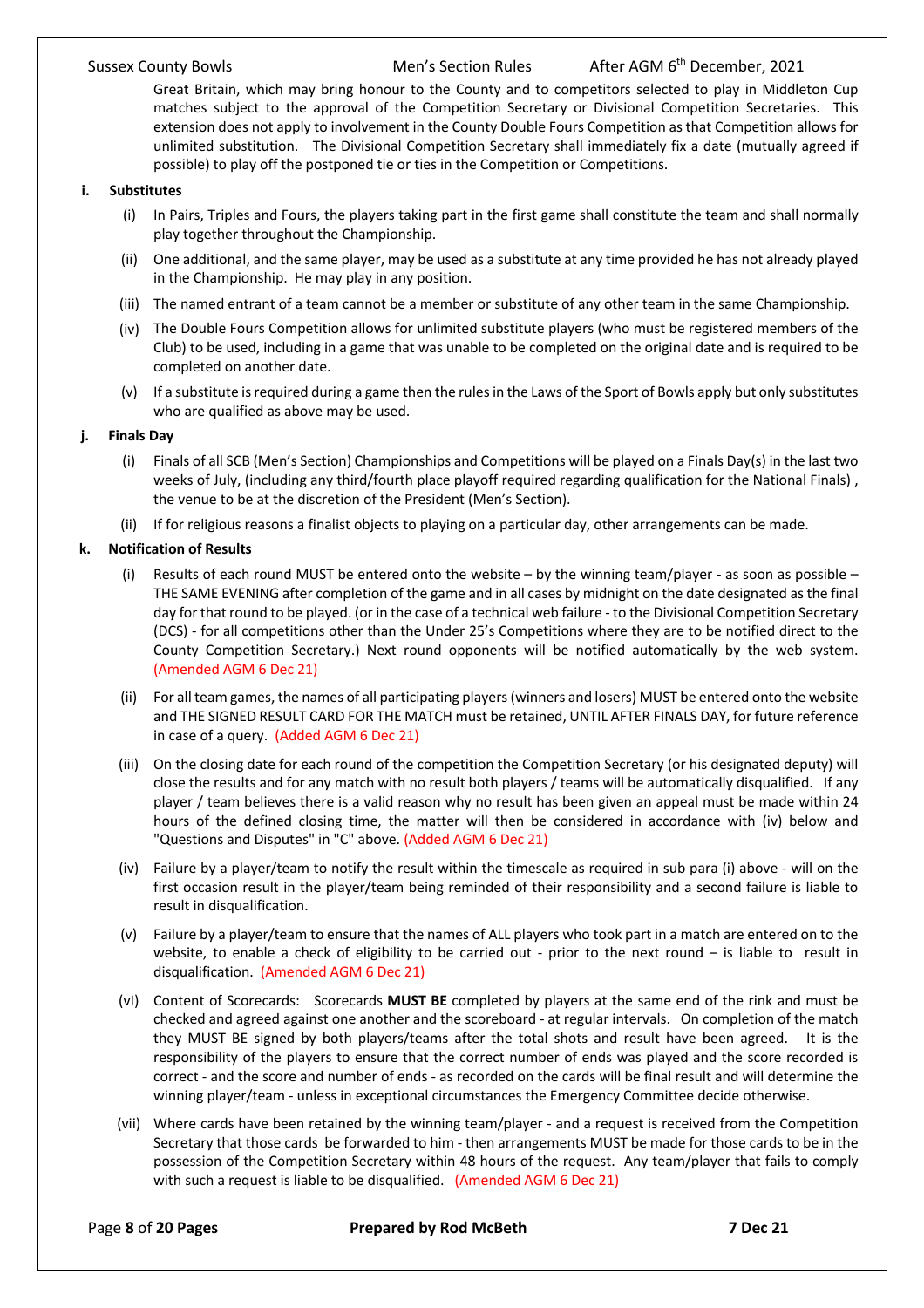#### **NB It is the responsibility of the team/player to ensure that result cards reach the Comp. Sec. or DCS as and when required and 'lost in the post' WILL NOT be accepted as a reason for non-compliance. CARDS CAN BE FORWARDED AS A SCANNED COPY OR ARRANGMENTS MADE FOR THEM TO BE DELIVERED.**

#### **l. Markers and Umpires**

The challengers to be responsible for appointing Markers in the early stages of the Singles competitions. In the Final Stages the County Competition Secretary/County Umpire Co-ordinator will appoint Markers and Umpires.

#### **m. Trophies**

The Trophies will be presented to the winners on County Finals Day, to be held until they are returned to the County Competition Secretary by the 30th June the following year - at the latest. If on occasions it is necessary for the Competition Secretary, or the Honorary Secretary to request in writing for the early return of Trophies, they shall be returned without delay, and in all cases, no later than 30 days after the request is made. A satisfactory guarantee must be given to the Association that they will be kept in the clubhouse or the home of a committee member of Sussex County Bowls or of a cup holder in accordance with the terms of Sussex County Bowls Insurance Policy and returned in good order and condition appropriately engraved. (Amended AGM 3 Dec 18)

#### **n. Entrance Fees**

The entrance fees for the County Championships and Competitions shall be determined annually by the Executive Committee.

### **o. Alteration of Rules**

Alterations of or additions to all or any of the foregoing Rules shall be made only at the Annual General Meeting or at a Special General Meeting convened for that purpose. Written notice of the terms of the proposed alterations must be sent to the Honorary Secretary not later than four weeks prior to the date of such meeting, and notice of such proposed alteration shall be sent to each Club with the notice convening the meeting.

#### **p. Notification of Rules**

It is the duty of every Club to ensure that each of its members is aware of these rules.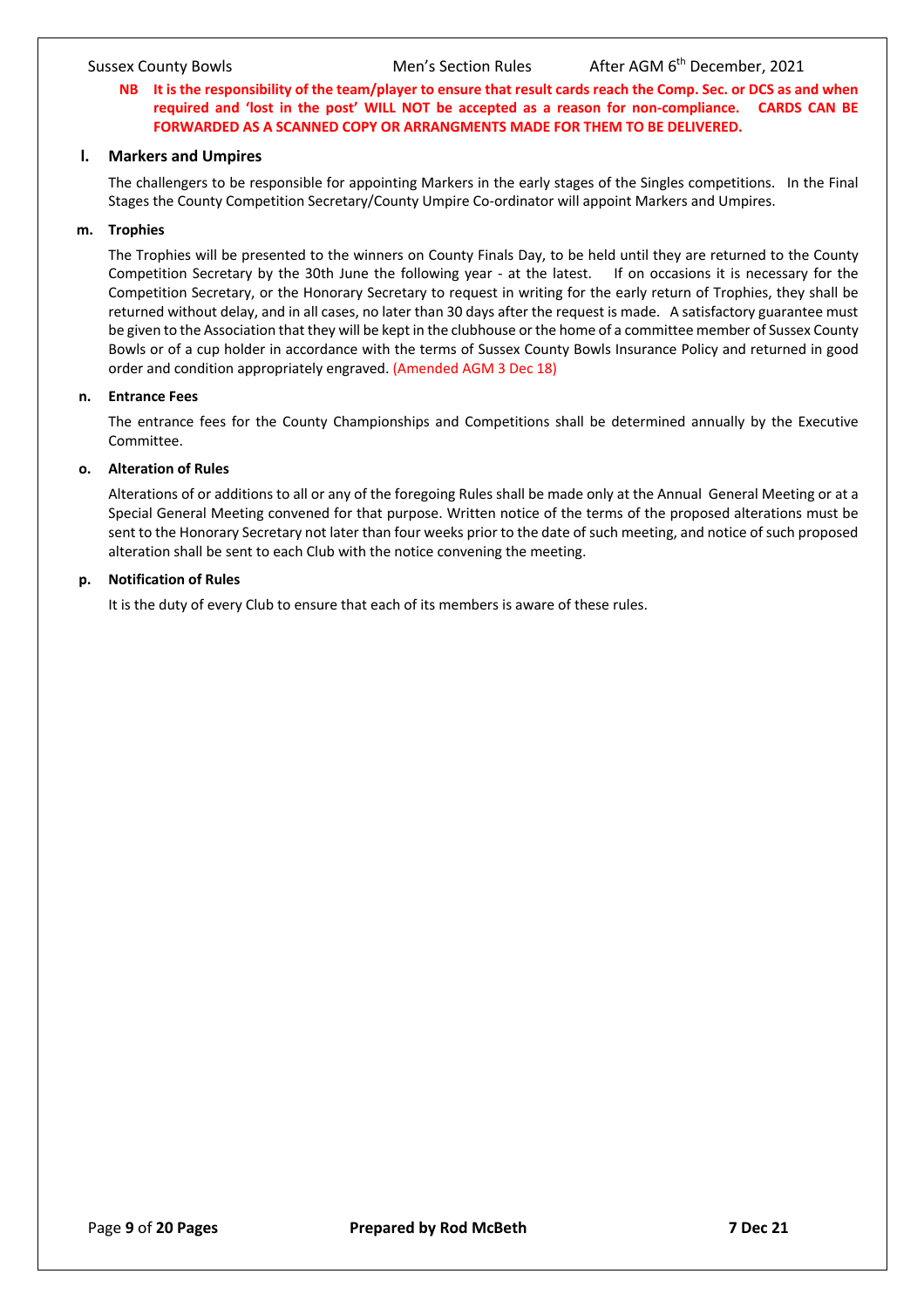# **3. COUNTY BLAZER BADGES AND FLASHES - AWARD PROCEDURES**

#### **a. County Badge Award Procedure**

To be awarded a County Badge a player will be required to achieve one of the following:

- (i) Be selected and play in a Middleton Cup Match;
- (ii) Win the Unbadged Singles Competition; **(**Added AGM 6 Dec 21)
- (ii)i Achieve a total of nine 'credit points' earned as detailed in para **c.** below.
- (iv) Be elected President of Sussex County Bowls Men's Section.

**NB:** Any other Officer who is not a County badged player, will automatically be entitled to wear the County Blazer Badge for the duration of his time in office, but will no longer be entitled to wear the County Blazer Badge when he leaves office – **unless** - during that time he has become a County badged player, is elected as an Hon. Member, or is authorised by the GPC to continue to wear the County Blazer Badge.

#### **b. Award of County Colt Badge and Middleton Cup and Home Counties League Flashes**

- (i) On achieving a total of four 'credit points' a player shall be awarded his County Colt Badge.
- (ii) On completion of three Middleton Cup matches a player shall be awarded a Middleton Cup Flash.
- (iii) On completion of three Home Counties League matches a player shall be awarded a Home Counties League Flash.
- (iv) On completion of three Balcomb Trophy matches a player will be awarded a Balcomb Trophy Flash. To be effective from 24 Jun 18. (Added SGM 16 Apr 19)

#### **c. Credit Awards towards the County Blazer Badge**

- (i) **In the County Singles, 2 Wood Singles, Pairs, Triples, Fours or Senior Fours: Any player who has played in - at least TWO rounds - prior to playing in any of the following rounds - will receive A CREDIT OF ONE (accumulative) POINT for each/any of the following rounds in which he plays:**
	- (a) the last eight in their Division;
	- (b) The last four in their Division;
	- (c) the Quarter Finals;
	- (d) the Semi-Final;
	- (e) the Final**.**

Any player who had played in - at least **THREE** rounds – prior to playing in the Quarter or Semi Final - will receive **A CREDIT OF ONE** ADDITIONAL (accumulative) POINT for each/any of these two rounds in which he plays;

Any player who had played in - at least **THREE** rounds – prior to playing in the FInal - will receive A **CREDIT OF TWO ADDITIONAL (accumulative) POINTS** - and the award of a County Badge.

#### (ii) **In the Champion of Champions and Unbadged Singles:**

**Any player who has played in - at least TWO rounds - prior to playing in any of the following rounds - will receive A CREDIT OF ONE (accumulative) POINT for each/any of the following rounds in which he plays:**

- (a) the last four in their Division;
- (b) the Quarter Final;
- (c) the Semi-Final;
- (d) the Final.

Any player who had played in - at least **THREE** rounds – prior to playing in the Semi final or Final - will receive **A CREDIT OF ONE ADDITIONAL (accumulative) POINT** for each/any of these two rounds in which he plays:

#### (iii) **In the Under 25 Singles and Pairs**

- (a) Is/Are the Winner(s) a credit of **three points.**
- (b) Is/are the losing finalist a credit of **two points**.
- **NB.** These points are accumulative, round by round.
- (v) **In County Matches**
	- (a) A player will be awarded a credit of  $-1$  point for each County match that he plays in provided he was a member of the initial team selected - up to a maximum of three points in any one season**. (Amended AGM 6 Dec 21)**

#### (iv) **In Home Counties League Matches**

- (a) A player will be awarded a credit of **2 points** for each Home Counties League match that he plays in, provided he was a member of the initial team selected and notified.
- **d. Award of Under 25 Flashes**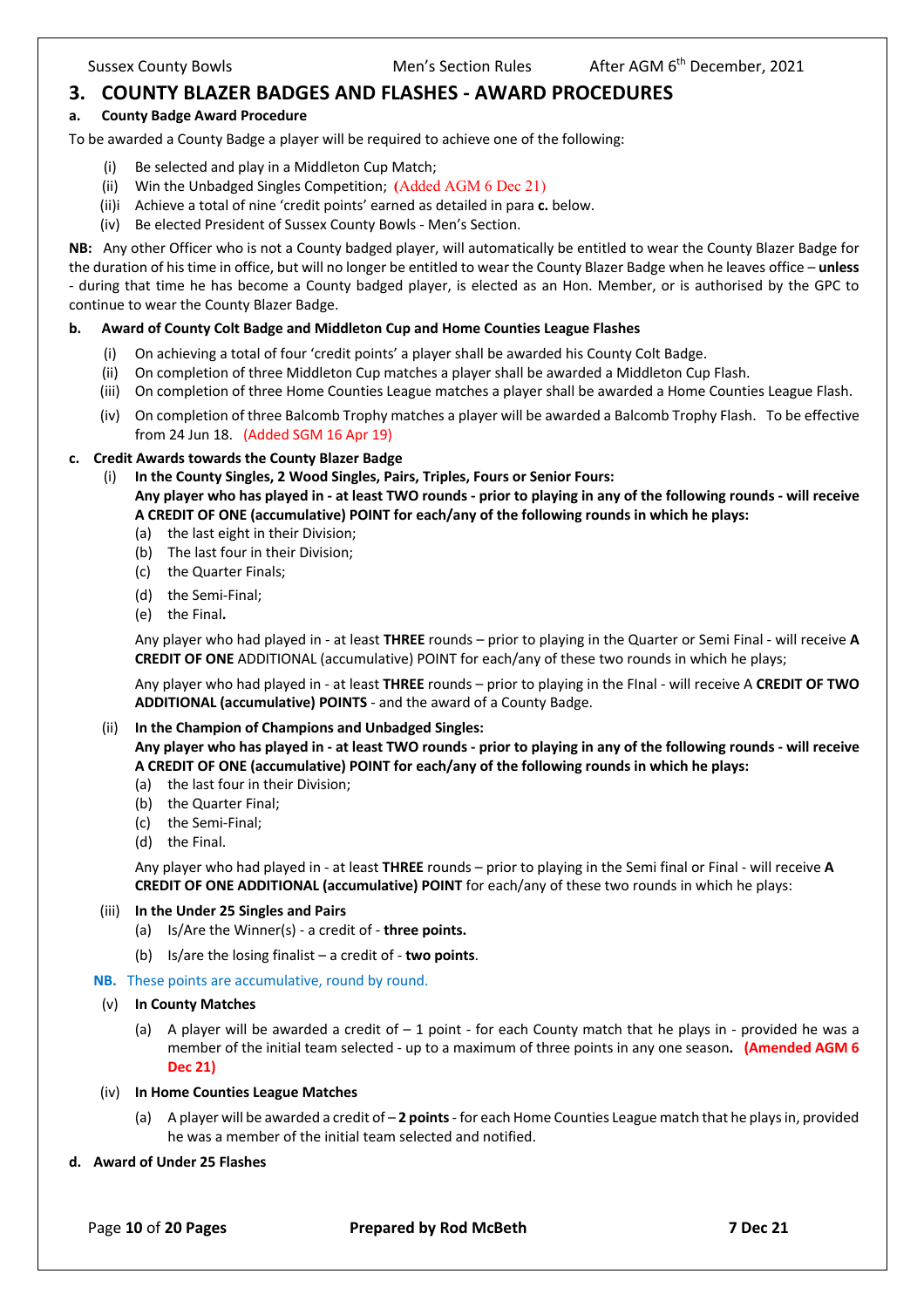On completion of any combination of three Home Counties League or White Rose Trophy matches a player shall be awarded an Under 25 Flash.

#### **e. Administration of the Award of County Badges**

- (i) On transfer from one system to the other any player who:
	- (a) Has been awarded colts badge was given a credit of **four points**.
	- (b) Is currently in possession of two credits under the current system was given a credit of **six points**.
- (ii) Points may be accrued over a period of six years. At the end of each year the number of points that were gained over six years ago, will be reduced by a maximum of two. (NB: 2020 Season will be excluded as one of the six years as no bowls was played).

#### **f) Vice Patrons**

Vice Patrons who have played in four VP games over a minimum period of three years will at the end of that time receive a Vice Patrons badge to be worn on their blazer.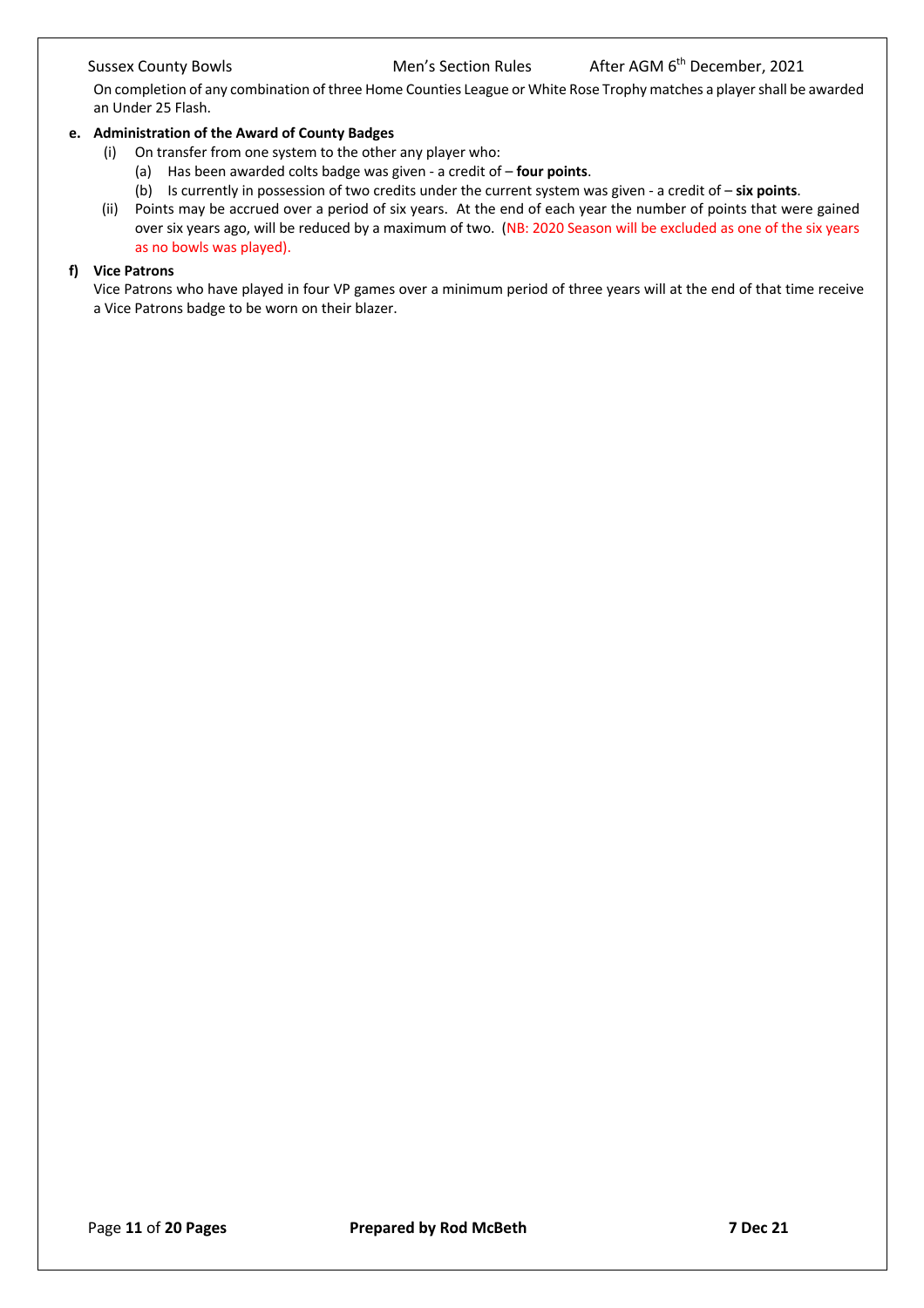# **4. SELECTION COMMITTEE AND PROCEDURES**

#### **a. Selection Committee Members and Responsibility for Selection**

- (i) **International Trial matches, County Matches and other County nominations:**  The Selection Committee shall comprise two members from each of the Four Divisions [who are to be elected at the AGM by members of the Executive Committee voting only for nominees in their Division]. The Chairman, and Hon. Secretary shall be in attendance. Six of these to form a quorum. **(Amended SGM 16 Apr 19)**
- (ii) The General Purposes Committee shall appoint a Team Manager or alternatively two Joint Team Managers who may have up to two nominated assistants approved by the General Purposes Committee for the Home Counties League and Middleton Cup matches. He/they will work to the terms of the Job Responsibilities for the MC/HCL Manager and are responsible to the GPC. He/they shall nominate to the Secretary any players considered worthy of International Trial Selection. **(Amended SGM 16 Apr 19)**
- (iii) **County Friendly and Presidential Matches**: The Selection Committee shall select the players required for County Friendly and Presidential Matches, from players who have applied to be considered to play in such matches. Badged players to be shown separately, it having been first ascertained by the Divisional Selectors that such players are available and will play if selected. The Committee have the power to invite any strong player or players to complete a County Team although not nominated by a Club. **(Amended AGM 6 Dec 21)**
- (iv) **Under 25 Matches:** The General Purposes Committee shall appoint a Team Manager to manage and select teams for all Under 25 matches.

#### **b. Officers, Responsibilities after Selection**

(i) **HCL & MC Matches**: - The HCL & MC Manager will be responsible for notifying all players selected for such matches and confirming their continued availability and making any replacements necessary. He shall also ensure the County Webmaster is notified of teams as selected and any changes made.

#### (ii) **Other County Matches**

- (a) The County Secretary will be responsible for notifying the County Webmaster of all teams selected for all other County Matches. He shall also be responsible for notifying any reserves of the requirement for them to play should he be notified that a selected player has withdrawn. In addition he shall notify any requirements for County Shirts and prepare the Match sheet for the officer of the day.
- (b) The Webmaster shall arrange for all teams as selected and passed to him to be uploaded onto the County Website together with any subsequent changes as notified.
- (c) The County Secretary shall arrange for details of all such teams selected to be sent out to the Divisional Selectors and Club Secretaries of the respective players clubs.
- (d) The Divisional Selectors will be responsible for ensuring they receive confirmation of attendance from all selected players in their Division and notifying the Match Secretary of any withdrawals for any reason.
- (iii) **Executive Matches**: The Assistant Secretary shall notify players of their selection, arrange for any replacements required and ensure the webmaster is notified of the initial teams selected and any changes as necessary.

#### **c. Players and Clubs – Conduct and Obligations on Selection**

- (i) When a player selected by the Selection Committee for a County game fails to attend for that match, and no reasonable excuse is provided by player or his Club, he shall not be selected for any County match for a maximum of three years commencing on the date of notification. If the fault of the player in not attending is that of his Club then the player shall not be penalised.
- (ii) When a player for a County game does not attend and a reasonable excuse is not provided, his Club shall be responsible for paying his match fee.
- (iii) Prior to any decision being made, the player or Club shall be asked for an explanation. This will then be considered by the Secretary and/or the Match Secretary and a decision will be given in writing. Any appeal arising should be made within fourteen days of the decision being notified to the player and Club involved, and dealt with as an emergency matter as defined in Constitution Section 5 (e)**.**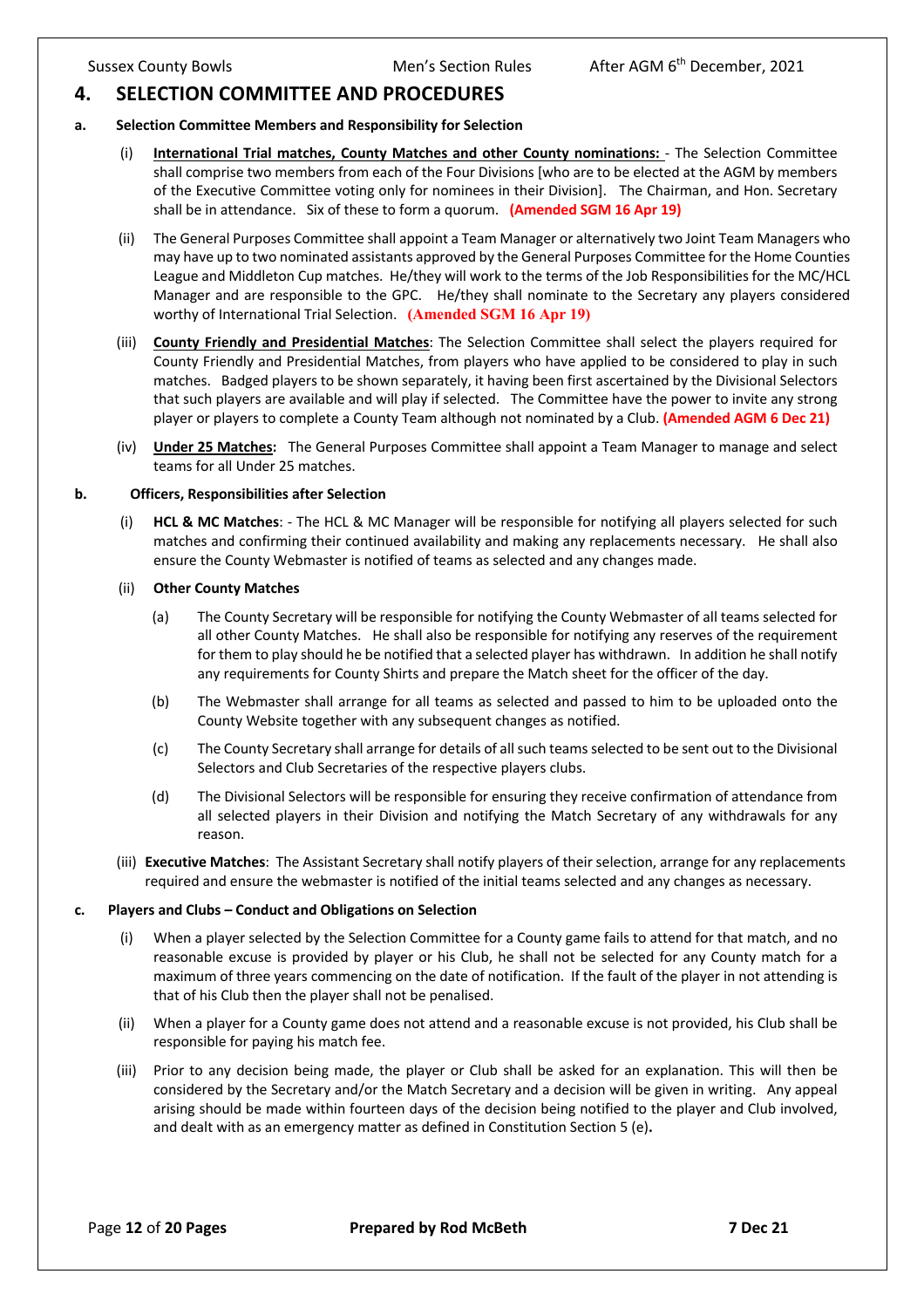# **5. VICE PATRONS**

- (a) In respect of Vice Patron matters the County shall be divided into the same four Divisions containing the same clubs as those for County Competitions.
- (b) A Divisional Controller for each division shall be appointed by the GPC Committee after the GPC Committee or a sub committee comprising of a minimum of three members of the Emergency Committee plus the Assistant Secretary have interviewed any prospective candidates and reported back to the GPC. These controllers once appointed, shall remain in post until such time as they retire, unless the GPC consider that it is necessary to replace them.
- (c) The Controller for each division shall be responsible for selecting teams of Vice Patrons to play both friendly matches against any club within their respective division who wishes to play against the VP teams and also for competitive Inter Divisional Matches.
- (d) The four Divisions shall each season play matches on a home and away basis, against each of the other Divisions to determine the winner of the Billingham Shield.
- (e) In addition the four teams shall contest the Pullen Cup on a straight knockout basis with the teams for the two semi - finals being drawn at the preceding year's final.
- (f) Any registered bowler from any club can apply to play in Vice Patrons matches on payment of the appropriate annual registration fee.
- (g) The main objective of the Vice Patrons is to encourage bowlers to play with players from other clubs and at green they might not normally play on. In order to best achieve this objective Selectors when selecting teams, should attempt to ensure that rinks comprise of players from as many different clubs as possible.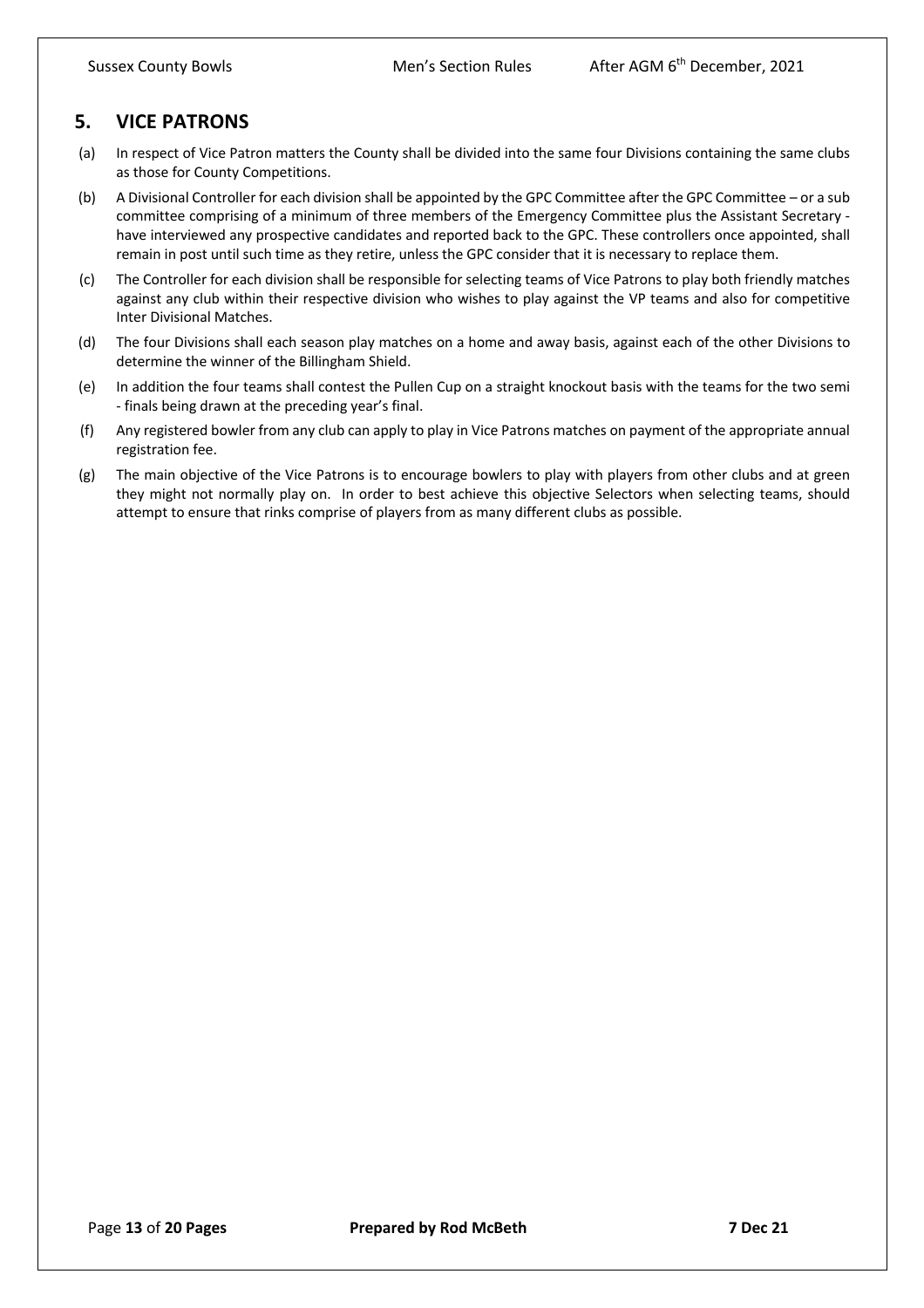# **6. DRESS CODE**

#### **a. County Competitions**

#### **BE Regulations stipulate that:**

The dress code in all rounds of County Championships leading to the Final Stages of the National Championships shall be stipulated by the County Association, having regard to Regulations 50.5.1.1 (Men) and 50.5.1.2 (Women).

*Please note: All reference to white shoes, shirts, waterproofs etc., should read predominately white shoes, shirts, waterproofs etc.*

#### (i) **BE Regulation 5.1.1. (Dress Specific to Men)**

- a) Dress will be grey or white trousers and white, club or county registered shirts with flat soled bowling shoes. Sandals will not be permitted, in events under the jurisdiction of Bowls England, except in medical circumstances where a doctor's note has been provided. **(Amended SGM 16 Apr 19).**
- b) Club/County apparel may be worn provided that all members of the side or team wear the same and provided that the design of such apparel has been registered to the County/Bowls England.
- c) Bowls England licensed and approved apparel may be worn provided that all members of a side or team bear the same colour above and/or below the waist.
- d) Players governed by requirements of a specific ethnic culture will be permitted to wear their traditional dress if they so desire.
- e) Tracksuits, shell suits and jeans are not acceptable.
- f) Headgear, if worn, should be white or a registered colour.
- g) White waterproof clothing may be used, or, providing all members of a side wear the same, registered colour waterproof/fleeces are permitted. Bowls England licensed and approved apparel may also be worn.

#### **Specific County Regulations: (Amended AGM 2 Dec 19)**

i) **Shirts:**

All players entering County Competitions shall - in all matches right through until Finals Day - be dressed the same - either in club colours as registered with the County Association - or in plain white shirts with a collar. Where in any 'team or side' game, shirts are worn that are 'predominately white' - then all the shirts MUST BE IDENTICAL IN STYLE, COLOUR AND DESIGN, i.e. same manufacturer, same design and same colours. 'Predominately white' shirts that are not identical ARE NOT ACCEPTABLE. T-shirts are not permitted nor are other coloured shirts.

#### (ii) **Trousers/Shorts:**

All players must be dressed in the same colour, but a combination of trousers and shorts is perfectly acceptable in all events. Trousers if worn shall NOT be rolled up in any way.

#### a) **For all rounds - prior to the Quarter Finals:**

- i) Players shall be dress in grey, white or coloured clothing below the waist, either trousers or shorts but all members of a team MUST BE dressed in the same colour clothing.
- ii) Trousers or Shorts other than White or Grey may only be worn if they are Bowls England licensed and approved apparel and if all members of a 'side or team' - wear the same coloured approved trousers or shorts.

#### b) **For Qtr, Semi and Finals Day matches - on neutral greens:**

i) Players shall be dressed as per para a) i) and ii) above, except that grey trousers/shorts are no longer permitted to be worn at any stage, even though Qtr and Semi Final matches are played in the evening.

#### c) **Finals Day(s):**

i) All players shall remain in their playing colours - until after the last match of the relevant session has been completed and the trophies presented and the photographs taken.

#### **(iii) Shoes and Socks:**

a) White or coloured shows may be worn with either white socks or coloured socks that match team colours.

#### **(iv) Penalties for all rounds Prior to the Quarter Finals:**

Page **14** of **20 Pages Prepared by Rod McBeth 7 Dec 21**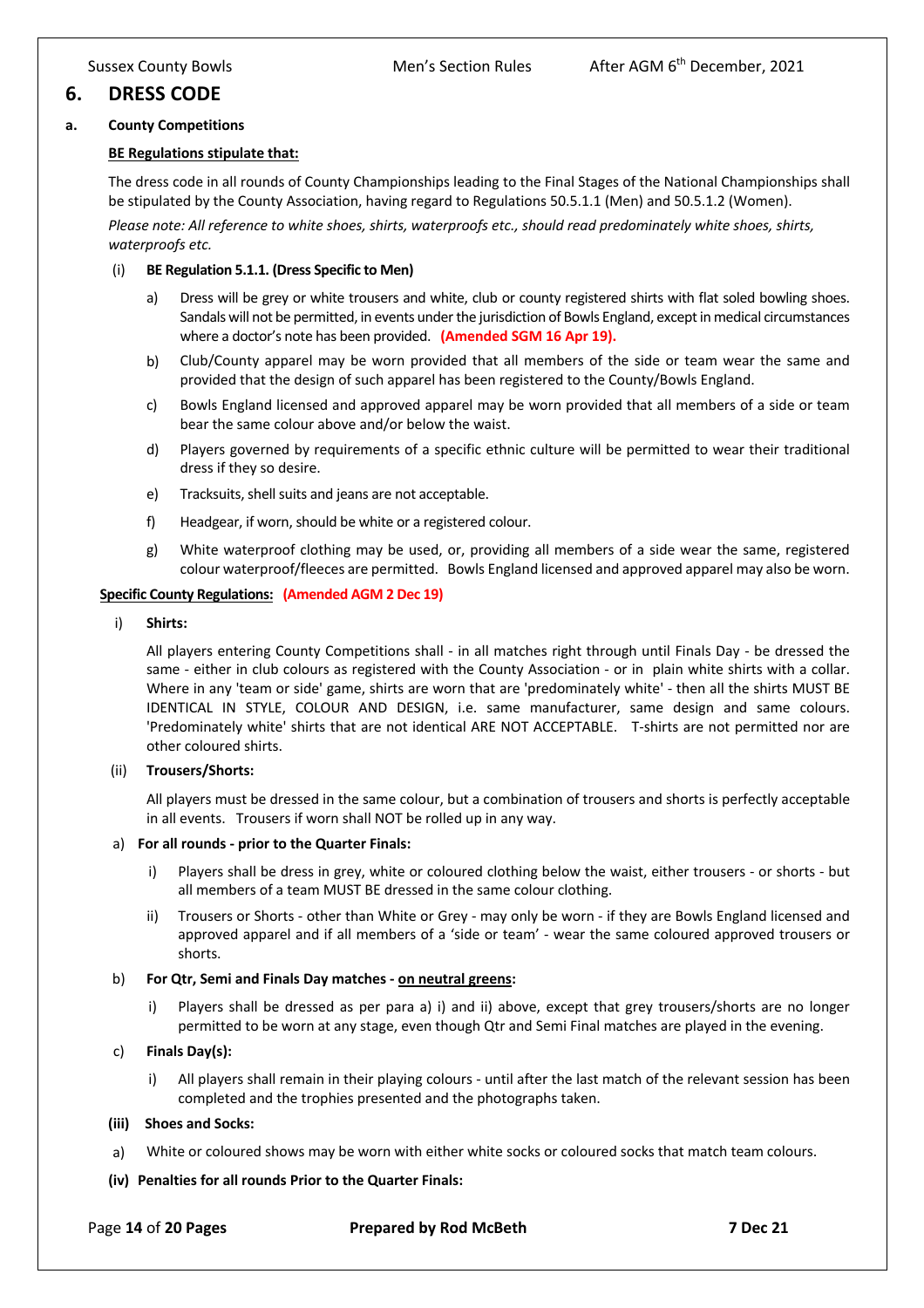- a) Any player/team who participate in a match incorrectly dressed will on the first occasion that it happens, be warned that if such a situation arises again in a later round - or in the following season - then they will be disqualified from the competition – unless the Emergency Committee consider that there are exceptional circumstances – or that the offence is so serious it merits an immediate disqualification.
- b) Any player who during a season, participates in more than one Competition incorrectly dressed will be disqualified from entering ALL County and National Competitions organised by the County, in the following season.

### (v) **Penalties - Quarter Final Stages onwards and 1 Day Competitions:**

- **a)** Any player/team who attempts to participate in a match incorrectly dressed will be required to change into the correct dress and if they fail to do so will be disqualified from the Competition – unless the Senior Officers present - consider that there are exceptional circumstances.
- **b)** Any player/team who fails to observe the dress code throughout the match will be disqualified from entering the Competition in the following year – unless the Emergency Committee - consider that there were exceptional circumstances.
- **c)** Any player/Team that fails to remain for the presentation and photographs will be disqualified from entering the Competition in the following year – unless the Emergency Committee - consider that there were exceptional circumstances.

### (vi) **Bowls and stickers:**

- a) All bowls must bear the same stickers or none at all.
- b) **The 1985 Regulation is fine for all rounds up to and including Finals Day, but all bowls must be dated with the current year or beyond - for anyone qualified for the Nationals.**

### **b. County Matches**

All bowls must bear the correct County stickers for all matches, other than VP matches when the bowls of all members of the team must bear the same stickers or none at all.

### (i) **HCL & MC Matches:**

Players are expected to arrive for matches in Zipper Jacket and Grey flannel trousers, with either a white shirt and tie or County Shirt. Players will normally play in County Shirt, White Trousers - or White **BE Approved** shorts - and White socks and shoes unless the dress is notified otherwise on the team sheet for a match being played in a morning. Players will change back into Grey flannel trousers after the match.

### (ii) **Under 25 Matches**:

Players are expected to arrive for matches in County shirt and Grey flannel trousers, with either a white shirt and tie or County Shirt. Players will normally play in County Shirt, White Trousers or shorts - and White socks and shoes unless the dress is notified otherwise on the team sheet for a match being played in a morning. Players will change back into Grey flannel trousers after the match.

# (iii) **County Matches:**

Players are expected to arrive for matches in Blazer and Grey flannel trousers and a white shirt with either a County Sor Club Tie. Players will normally play in County Shirt, White Trousers - or shorts - and White socks and White shoes unless the dress is notified otherwise on the team sheet for a match being played in a morning. Players will change back into **Blazer, White shirt and Tie and Grey flannel trousers,** after the match.

# (iv) **Presidential Matches:**

Players are expected to arrive for matches in Grey flannel trousers and a white shirt with either a County or Club tie – with blazers being optional – **but to be worn by the Presidential team and the six senior Officers**. Players will normally play in County Shirt, White Trousers - or White shorts - and White socks and White shoes. **Players will change back into White shirt and Tie and Grey flannel trousers,** after the match.

# (v) **Vice Patron Matches:**

Players will normally play in either County Shirts or plain white shirts dependant on the divisional agreement but all players must be dressed in the same shirts, with white trousers or shorts, white socks and bowls shoes.

### **c. Meetings and Annual Luncheon.**

- (i) **Executive Meetings** & AGM as agreed by the delegates for Executive Meetings, the dress for the AGM will now be smart casual clothing.
- (ii) **Annual Luncheon:** The Dress will be Blazer or jacket, shirt and tie and smart trousers.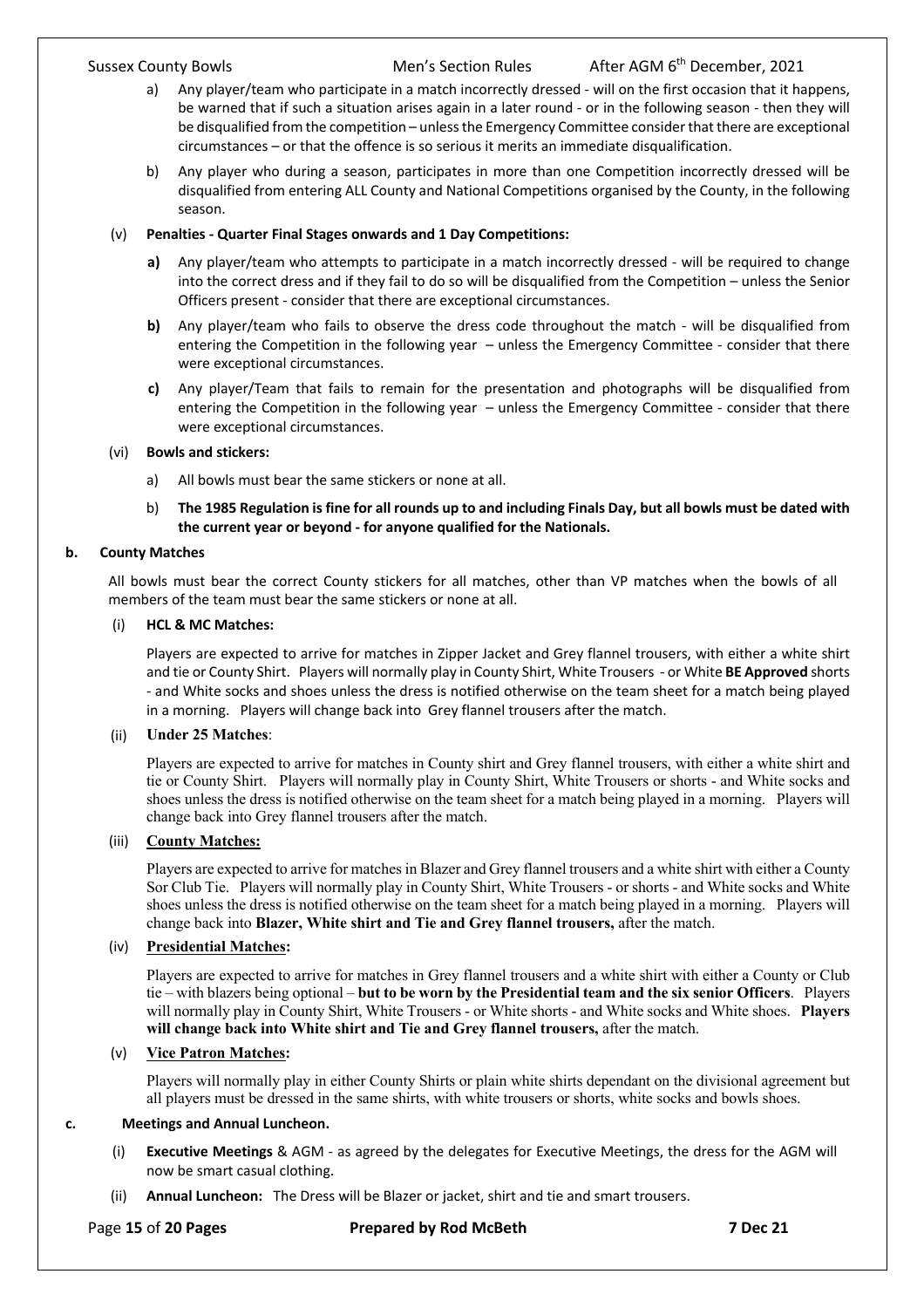# **SUSSEX COUNTY BOWLS - MEN'S SECTION**

# **GENERAL RULES**

# **1. COUNTY COMPETITIONS – Section 1 – Appendix 1**

# **DEFUNCT CLUBS AND THE EFFECT ON COUNTY COMPETITIONS**

It is possible that an affiliated club could fold after the County Competition closing date but before the draw has been made or after the draw has taken place, but before the start of the competition.

The first assumption is that entrants are likely to join a nearby affiliated club but this may or may not be in the same division. This Appendix details the procedures that are to be followed when such an event occurs.

The draw shall proceed with all clubs that were in existence and with all entries made prior to 31 October included.

Competitors from defunct clubs must notify the County Competition Secretary as soon as they have joined another affiliated club and cannot play in knock out matches (even away matches) until they have done so.

A player who has submitted a Competition Entry (the named Player), from a club that subsequently become defunct, has two options available for the forthcoming season provided he has joined a new club.

#### a) **Option 1 – Withdrawal from all Competitions entered through the defunct club (other than Champion of Champions if entered).**

- **(i)** The player may notify the Competition Secretary, in writing, as soon as possible and by 30<sup>th</sup> April at the latest, of his intention to withdrawn from all Competitions that he has entered from the defunct club (other than the Champion of Champion – see Men's Section Rules as below – if applicable). If the draw has taken place his opponent(s) will receive a bye.
- **(ii)** If such action is taken the player will then become eligible to take part as a member of any team for the new club that he had joined.

#### b) **Option 2 – Remain in the Competitions as entered through the defunct club.**

- **(i)** If this option is chosen, for the purposes of Competitions for the season in question, the entrant(s) **will be deemed to be affiliated to the original club.**
- **(ii)** In accordance with MENS SECTION RULES 1. COUNTY COMPETITIONS a. Eligibility, Conduct and Obligations para (iii) clearly states that:

A player can represent **only one club** in County Competitions in any one year, except that the Male Club Champion of the immediate past season may enter the Champion of Champions competition from the Club to which he belonged when he won the Championship.

Members of the defunct club who continue in **any Competition**(s) on the basis as in (i) above **will not therefore be eligible to play in the Double Fours for their new club or to be part of any other team entered into National/County Competitions, by a member of their new club, during the season in question.**

- **(iii)** Provided their new club is willing and able to accommodate them and is in the same vicinity entrants who elect to remain in the competition, can play their home games at their new club (even if it is in another division).
- **(iv)** In the unlikely event that the entrant(s) decide(s) to join an affiliated club in a different division and the new club is a considerable distance from the original and the opponent(s) objected to travelling, the County Competition Secretary may allow the entrant(s) to remain in the competition and play all matches away from home.
- **(v)** Pairs, Triples and Fours can continue on the above basis **but all members of these teams MUST have been members of the original club. Substitutes can only be drawn from players from the original club under which the team is entered.**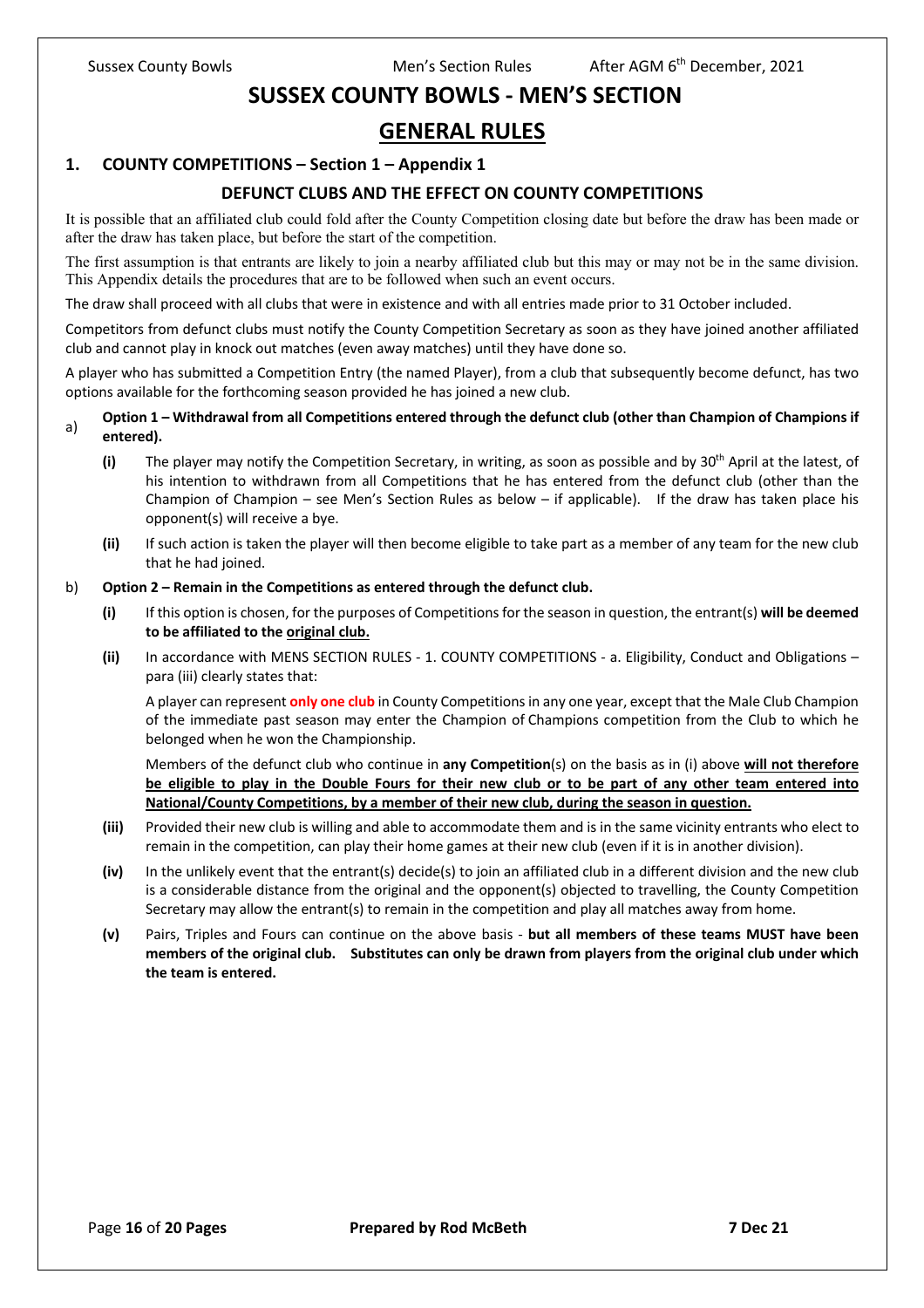# **SUSSEX COUNTY BOWLS - MEN'S SECTION GENERAL RULES**

## **1. COUNTY COMPETITIONS – Section 1 – Appendix 2**

### **COMPETITION DRAW AND RESULT RESPONSIBILITIES**

#### **County Competition Secretary**

The County Competition Secretary is responsible for the running of all County Knockout Competitions both Senior and Junior, from the initial draw through to the Finals Day and is assisted by four Divisional Competition Secretaries (DCS's).

He will arrange for the draw for all Competitions (other than the 2 Wood Singles which shall be undertaken about two weeks prior to the event) to be undertaken. He will pass such information on all Competitions, to the DCS's and arrange for it to be uploaded to the County Website prior to 28<sup>th</sup> February.

#### **Club Secretary**

On receipt of a request from a DCS for information as to why any player failed to fulfil his obligations, he shall investigate and notify the DCS of his findings - within the time period specified.

#### **Players**

Results of each round MUST be entered onto the website – by the winning team/player - as soon as possible – THE SAME EVENING after completion of the game and in all cases by midnight on the date designated as the final day for that round to be played. (or in the case of a technical web failure - to the Divisional Competition Secretary (DCS) - for all competitions other than the Under 25's Competitions where they are to be notified direct to the County Competition Secretary.)

Failure by a player/team to notify the result within the timescale as required in sub para (i) above - will on the first occasion result in the player/team being reminded of their responsibility and a second failure is liable to result in disqualification.

Failure by a player/team to ensure that the names of ALL players who took part in a match are entered on to the website, to enable a check of eligibility to be carried out - prior to the next round – is liable to result in disqualification. (Amended AGM 6 Dec 21)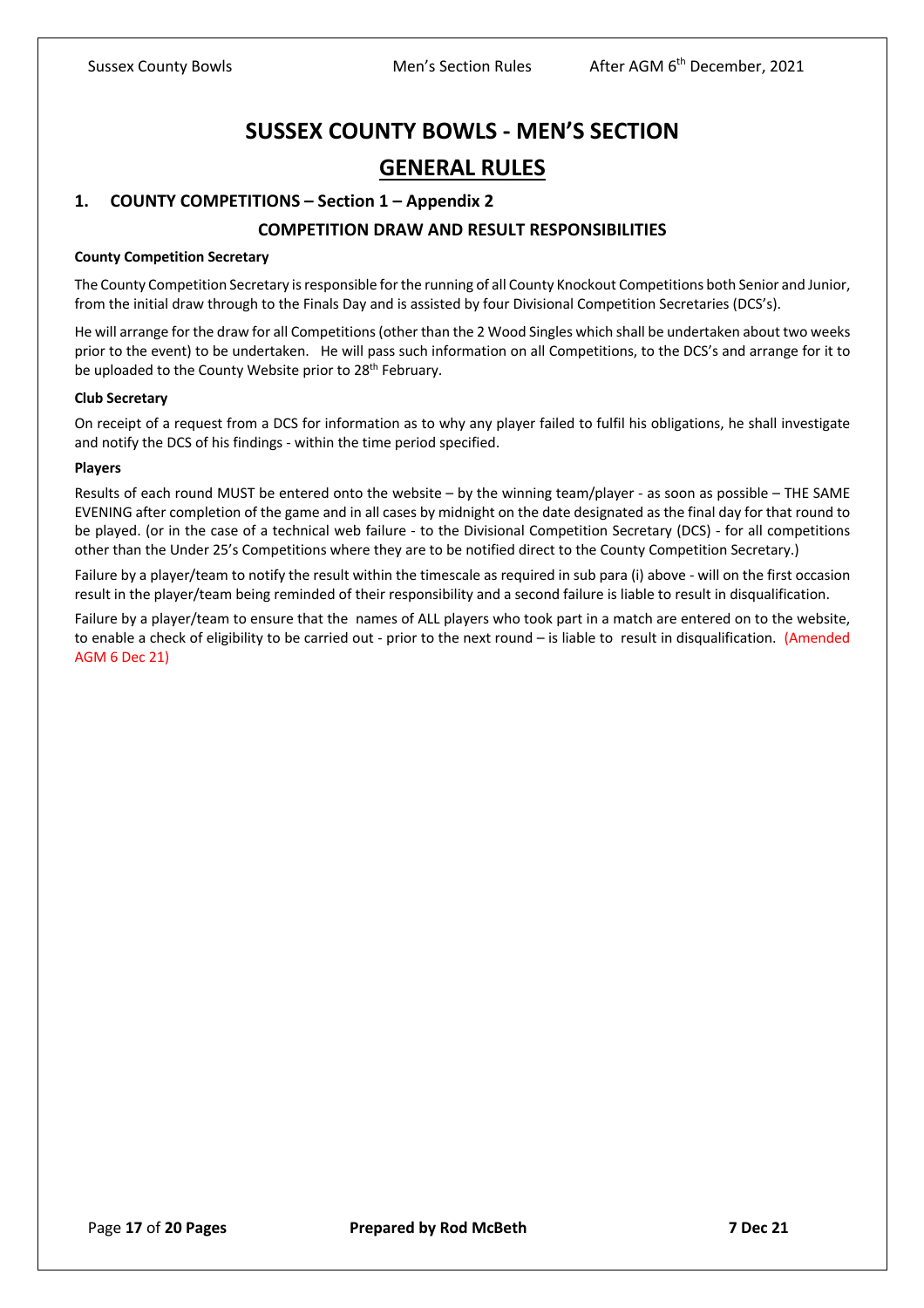# **SUSSEX COUNTY BOWLS - MEN'S SECTION**

# **GENERAL RULES**

# **1. COUNTY COMPETITIONS – Section 1 – Appendix 3**

### **GENERAL INSTRUCTIONS FOR COMPETITORS**

Full details of the particulars of each County Competition can be located in the Men's Section Rules shown in [www.sussexcb.co.uk / Men's Pages / Governance / Men's Section Rules] and is also shown where you make your entry for each competition.

**PLEASE NOTE THAT THE FOLLOWING RULE IS NOW BEING STRICTLY ENFORCED. A DRAW MUST TAKE PLACE FOR RINKS**. The Home player /Team **MUST** offer **at least TWO Rinks**.

WHAT HAPPENS WHEN A TIE IS PLAYED: The Winner, must enter the result and team members names on the County website.

**TEAM MEMBER NAMES**. The winning team must enter on the County website the names of the players – From both teams - who took part in the match. The winning player/team MUST KEEP THE CARD. Lost or No Card - face possible disqualification. Team Events - Pairs/Triples /Fours (not Double Fours) ... **ONLY ALLOWED ONE AND THE SAME SUBSTITUTE** at any point during the Competition. This MUST be noted down on the Scorecard & their Opponents told that a substitute is playing. The First Team who go out to play in the competition constitutes the 'TEAM' - a substitute is anyone who temporarily OR permanently takes the place of any member of the original TEAM.

**PROBLEMS** - Either the Competition Secretary or the Divisional Competition Secretary can be contacted with non-urgent queries. If URGENT, try contacting them but as they still take part in the County Competitions ourselves - you may have to ascertain a Ruling from The Men's Section Rules [**posted on your Club noticeboard at least or viewed at** www.sussexcb.co.uk / Men's Pages / Governance / Men's Section Rules].

#### **CONTACT DETAILS – Division Competition Secretaries – for Results (Except U 25's)**

| <b>DIVISION ONE</b>   | <b>Simon Moore</b>     | 07780 913183 | simonmoore@bexhillcollege.ac.uk |
|-----------------------|------------------------|--------------|---------------------------------|
| <b>DIVISION TWO</b>   | Len Ashby              | 01825 762255 | lenashby2@gmail.com             |
| <b>DIVISION THREE</b> | <b>Allan Porthouse</b> | 01293 512207 | $d3$ compsec@gmail.com          |
| <b>DIVISION FOUR</b>  | John Whitfield         | 01243 865567 | janetwhitters@sky.com           |
|                       |                        |              |                                 |

**CONTACT DETAILS – COMPETITION SECRETARY – for all Under 25 Results**

**bobscbcompsec@gmail.c**om

**Bob Markham 01273 303384 07710 254525**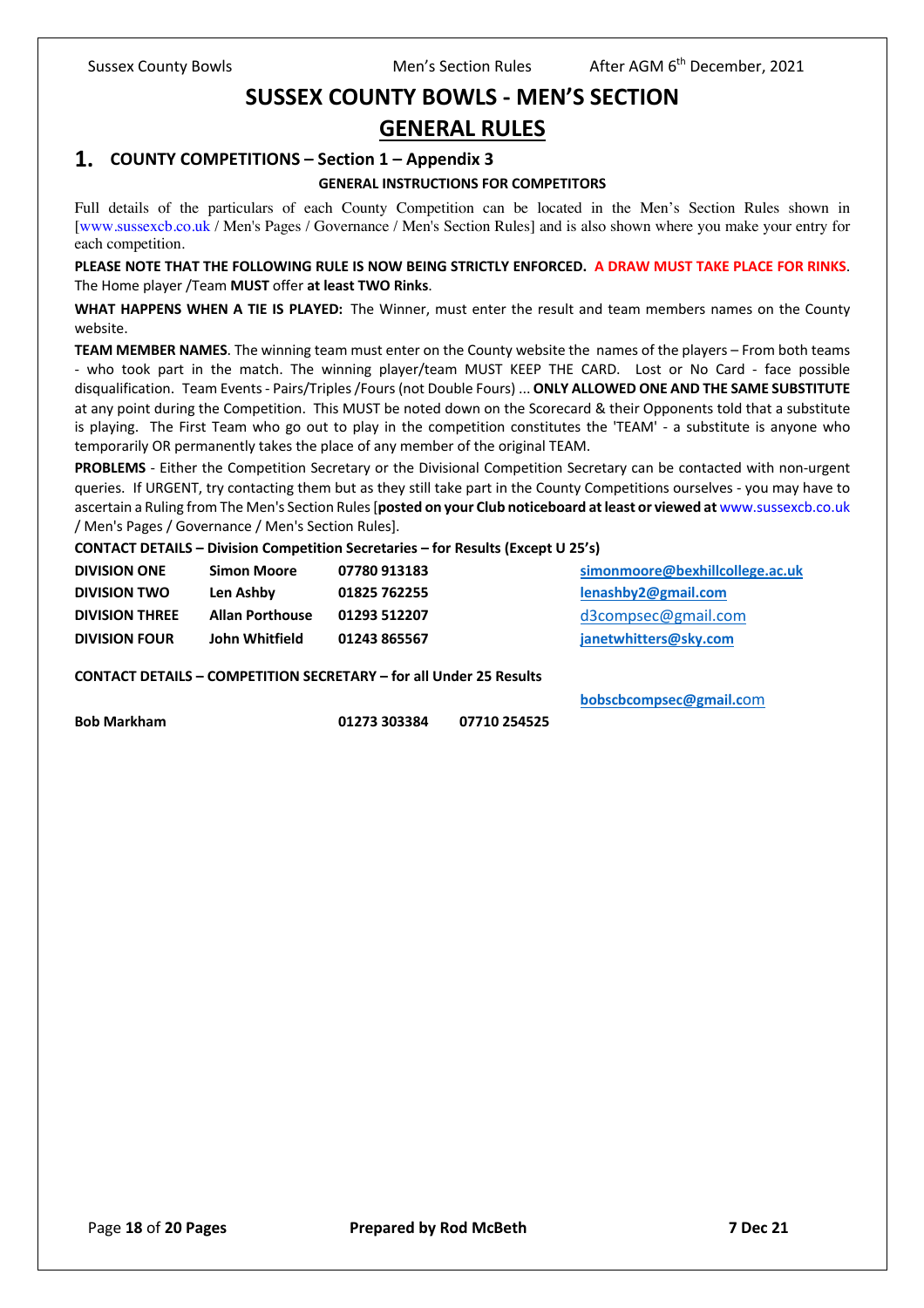# **SUSSEX COUNTY BOWLS - MEN'S SECTION GENERAL RULES**

# 1. **COUNTY COMPETITIONS – Section 1 – Appendix 4**

# **CLUB ABBREVIATIONS USED ON DRAW SHEETS**

| <b>DIV.1 CLUBS</b>       | ABBREV.           | Hailsham                   | <b>HAILSH</b>     | Rosemount                | <b>ROSEMO</b>     |
|--------------------------|-------------------|----------------------------|-------------------|--------------------------|-------------------|
| <b>Battle</b>            | <b>BATTLE</b>     |                            |                   | Rotherfield              | <b>ROTHER</b>     |
| <b>Bexhill</b>           | <b>BEXHIL</b>     | <b>Hampden Park</b>        | <b>HAMPPK</b>     | <b>Royal Sovereign</b>   | <b>ROY'SV</b>     |
| Crouch, The              | <b>CROUCH</b>     | <b>Hellingly</b>           | <b>HELLIN</b>     | <b>St Johns (Meads)</b>  | ST'JO'M           |
| <b>Crowborough Wolfe</b> | <b>CR'WLF</b>     | Herstmonceux               | <b>HERSMO</b>     | <b>Seaford</b>           | <b>SEAFRD</b>     |
| <b>Deanland</b>          | <b>DEANLA</b>     | <b>Motcombe Gardens</b>    | <b>MOT'GN</b>     | <b>Sidley Martlets</b>   | <b>SIDLEY</b>     |
| <b>Fairlight</b>         | <b>FAIRLT</b>     | <b>Ninfield</b>            | <b>NINFLD</b>     | Spartan & Lakeside       | <b>SPA&amp;LA</b> |
| Eastbourne               | <b>EASTBO</b>     | Northiam                   | <b>NORTHI</b>     | <b>Staplecross</b>       | <b>STAPLE</b>     |
| <b>Gildredge Park</b>    | <b>GILD'PK</b>    | Parade, The                | <b>PARADE</b>     | Wadhurst                 | <b>WADHST</b>     |
| <b>Gullivers</b>         | <b>GULLIV</b>     | Polegrove                  | <b>POLEGR</b>     | <b>White Rock</b>        | <b>WH'RCK</b>     |
|                          |                   |                            |                   |                          |                   |
| <b>DIV.2 CLUBS</b>       | <b>ABBREV.</b>    | Lindfield                  | <b>LINFLD</b>     | Rottingdean              | <b>ROTTDN</b>     |
| <b>Barcombe</b>          | <b>BARCOM</b>     | <b>Mackie</b>              | <b>MACKIE</b>     | Saltdean                 | <b>SALTDN</b>     |
| <b>Brighton</b>          | <b>BRIGHT</b>     | Newhaven                   | <b>NEWHVN</b>     | <b>Uckfield</b>          | <b>UCKFLD</b>     |
| <b>Buxted Park</b>       | <b>BUXTPK</b>     | <b>Newick</b>              | <b>NEWICK</b>     | Vicarage                 | <b>VICRGE</b>     |
| <b>Coleman's Hatch</b>   | <b>COL'HA</b>     | <b>Nutley</b>              | <b>NUTLEY</b>     | Wealden                  | <b>WEALDN</b>     |
| <b>East Grinstead</b>    | <b>E'GRIN</b>     | Peacehaven & Tels.         | <b>PEA&amp;TE</b> | <b>West Hoathly</b>      | <b>W'HOAT</b>     |
| <b>Isle of Thorns</b>    | I'O'THO           | Preston                    | <b>PRESTN</b>     | Woodingdean              | <b>WOODIN</b>     |
| Lewes                    | <b>LEWES</b>      | Ringmer                    | <b>RINGMR</b>     |                          |                   |
|                          |                   |                            |                   |                          |                   |
| <b>DIV.3 CLUBS</b>       | ABBREV.           | Haywards Hth & B'          | <b>HAY'HT</b>     | Portslade                | <b>PORTSL</b>     |
| Adastra                  | <b>ADASTA</b>     | Henfield                   | <b>HENFLD</b>     | <b>St Francis</b>        | <b>ST'FRA</b>     |
| <b>Billingshurst</b>     | <b>BILHST</b>     | <b>Hollingbury Park</b>    | <b>HOLL'PK</b>    | Shoreham by Sea          | <b>SHOREH</b>     |
| <b>Burgess Hill</b>      | <b>BUR'HI</b>     | Horsham                    | <b>HORSHA</b>     | <b>Southgate Park</b>    | <b>SGT'PK</b>     |
| <b>Crawley Town</b>      | <b>CRA'TN</b>     | <b>Horsham Park</b>        | <b>HOR'PK</b>     | Southwater               | S'WTER            |
| Downsman, The            | <b>DWNSMN</b>     | Hove & Kingsway            | <b>HOVE&amp;K</b> | Southwick                | <b>S'WICK</b>     |
| Drive, The               | <b>DRIVE</b>      | Hurstpierpoint             | <b>HURSTP</b>     | <b>Southwick Park</b>    | <b>SWI'PK</b>     |
| <b>Handcross</b>         | <b>HANDCR</b>     | Lancing                    | <b>LANCNG</b>     | <b>Steyning</b>          | <b>STEYNIN</b>    |
| Hangleton                | <b>HNGLTN</b>     | <b>Popes Mead</b>          | POP'MD            |                          |                   |
|                          |                   |                            |                   |                          |                   |
| <b>DIV.4 CLUBS</b>       | ABBREV.           | Little Spain               | <b>LSPAIN</b>     | Southbourne              | <b>S'BOURN</b>    |
| Aldingbourne & Di.       | <b>ALDING</b>     | <b>Maltravers</b>          | <b>MALTRA</b>     | Storrington              | <b>STORRI</b>     |
| <b>Arundel</b>           | <b>ARUNDL</b>     | <b>Marine Gardens</b>      | <b>MARINE</b>     | <b>Sutton</b>            | <b>SUTTON</b>     |
| <b>Bognor Regis</b>      | <b>BOGNOR</b>     | <b>Middleton Sports</b>    | <b>MIDLTN</b>     | <b>Tarring Priory</b>    | <b>TARRIN</b>     |
| <b>Chichester</b>        | <b>CHICHR</b>     | <b>Midhurst</b>            | <b>MIDHST</b>     | <b>W Sussex Masonic</b>  | <b>WSMASO</b>     |
| <b>Crablands</b>         | <b>CRABLD</b>     | <b>Norfolk</b>             | <b>NORFLK</b>     | <b>W Sussex Tourists</b> | <b>WSTOUR</b>     |
| East Preston & K         | <b>EPR&amp;KI</b> | Pagham                     | <b>PAGHAM</b>     | Witterings & Distr.      | WITT&D            |
| <b>Fishbourne</b>        | <b>FISHBO</b>     | Petworth                   | <b>PETWTH</b>     | <b>Worthing</b>          | <b>WORTHG</b>     |
| <b>Goring Manor</b>      | <b>GORING</b>     | Pulborough                 | <b>PULBOR</b>     | <b>W</b> Grasshoppers    | <b>WGRASS</b>     |
| <b>Homefield Park</b>    | <b>HOMEPK</b>     | <b>Selsey Country Club</b> | <b>SELSEY</b>     | <b>Worthing Pavilion</b> | <b>WPAVIL</b>     |

Page **19** of **20 Pages Prepared by Rod McBeth 7 Dec 21**

**Hotham HOTHAM**